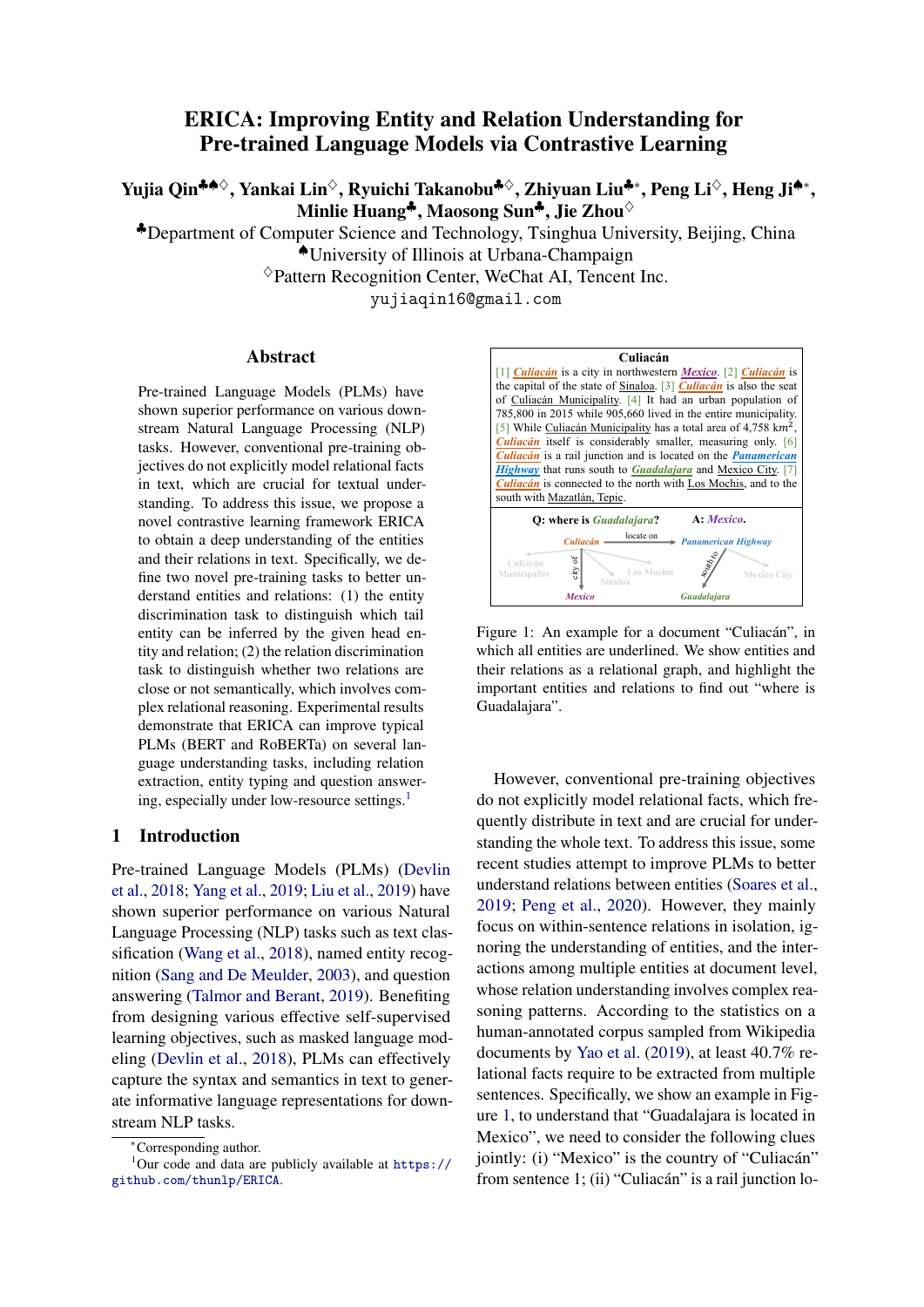cated on "Panamerican Highway" from sentence 6; (iii) "Panamerican Highway" connects to "Guadalajara" from sentence 6. From the example, we can see that there are two main challenges to capture the in-text relational facts:

1. To understand an entity, we should consider its relations to other entities comprehensively. In the example, the entity "Culiacán", occurring in sentence 1, 2, 3, 5, 6 and 7, plays an important role in finding out the answer. To understand "Culiacán", we should consider all its connected entities and diverse relations among them.

2. To understand a relation, we should consider the complex reasoning patterns in text. For example, to understand the complex inference chain in the example, we need to perform multi-hop reasoning, i.e., inferring that "Panamerican Highway" is located in "Mexico" through the first two clues.

In this paper, we propose ERICA, a novel framework to improve PLMs' capability of Entity and RelatIon understanding via ContrAstive learning, aiming to better capture in-text relational facts by considering the interactions among entities and relations comprehensively. Specifically, we define two novel pre-training tasks: (1) the entity discrimination task to distinguish which tail entity can be inferred by the given head entity and relation. It improves the understanding of each entity via considering its relations to other entities in text; (2) the relation discrimination task to distinguish whether two relations are close or not semantically. Through constructing entity pairs with documentlevel distant supervision, it takes complex relational reasoning chains into consideration in an implicit way and thus improves relation understanding.

We conduct experiments on a suite of language understanding tasks, including relation extraction, entity typing and question answering. The experimental results show that ERICA improves the performance of typical PLMs (BERT and RoBERTa) and outperforms baselines, especially under lowresource settings, which demonstrates that ERICA effectively improves PLMs' entity and relation understanding and captures the in-text relational facts.

# 2 Related Work

[Dai and Le](#page-8-1) [\(2015\)](#page-8-1) and [Howard and Ruder](#page-9-0) [\(2018\)](#page-9-0) propose to pre-train universal language representations on unlabeled text, and perform task-specific fine-tuning. With the advance of computing power, PLMs such as OpenAI GPT [\(Radford et al.,](#page-10-6) [2018\)](#page-10-6),

BERT [\(Devlin et al.,](#page-8-0) [2018\)](#page-8-0) and XLNet [\(Yang et al.,](#page-11-0) [2019\)](#page-11-0) based on deep Transformer [\(Vaswani et al.,](#page-10-7) [2017\)](#page-10-7) architecture demonstrate their superiority in various downstream NLP tasks. Since then, numerous PLM extensions have been proposed to further explore the impacts of various model architectures [\(Song et al.,](#page-10-8) [2019;](#page-10-8) [Raffel et al.,](#page-10-9) [2020\)](#page-10-9), larger model size [\(Raffel et al.,](#page-10-9) [2020;](#page-10-9) [Lan et al.,](#page-9-1) [2020;](#page-9-1) [Fedus et al.,](#page-9-2) [2021\)](#page-9-2), more pre-training corpora [\(Liu et al.,](#page-10-0) [2019\)](#page-10-0), etc., to obtain better general language understanding ability. Although achieving great success, these PLMs usually regard words as basic units in textual understanding, ignoring the informative entities and their relations, which are crucial for understanding the whole text.

To improve the entity and relation understanding of PLMs, a typical line of work is knowledgeguided PLM, which incorporates external knowledge such as Knowledge Graphs (KGs) into PLMs to enhance the entity and relation understanding. Some enforce PLMs to memorize information about real-world entities and propose novel pretraining objectives [\(Xiong et al.,](#page-11-2) [2019;](#page-11-2) [Wang et al.,](#page-11-3) [2019;](#page-11-3) [Sun et al.,](#page-10-10) [2020;](#page-10-10) [Yamada et al.,](#page-11-4) [2020\)](#page-11-4). Others modify the internal structures of PLMs to fuse both textual and KG's information [\(Zhang et al.,](#page-11-5) [2019;](#page-11-5) [Peters et al.,](#page-10-11) [2019;](#page-10-11) [Wang et al.,](#page-11-6) [2020;](#page-11-6) [He](#page-9-3) [et al.,](#page-9-3) [2020\)](#page-9-3). Although knowledge-guided PLMs introduce extra factual knowledge in KGs, these methods ignore the intrinsic relational facts in text, making it hard to understand out-of-KG entities or knowledge in downstream tasks, let alone the errors and incompleteness of KGs. This verifies the necessity of teaching PLMs to understand relational facts from contexts.

Another line of work is to directly model entities or relations in text in pre-training stage to break the limitations of individual token representations. Some focus on obtaining better span representations, including entity mentions, via span-based pre-training [\(Sun et al.,](#page-10-12) [2019;](#page-10-12) [Joshi et al.,](#page-9-4) [2020;](#page-9-4) [Kong et al.,](#page-9-5) [2020;](#page-9-5) [Ye et al.,](#page-11-7) [2020\)](#page-11-7). Others learn to extract relation-aware semantics from text by comparing the sentences that share the same entity pair or distantly supervised relation in KGs [\(Soares](#page-10-4) [et al.,](#page-10-4) [2019;](#page-10-4) [Peng et al.,](#page-10-5) [2020\)](#page-10-5). However, these methods only consider either individual entities or within-sentence relations, which limits the performance in dealing with multiple entities and relations at document level. In contrast, our ERICA considers the interactions among multiple entities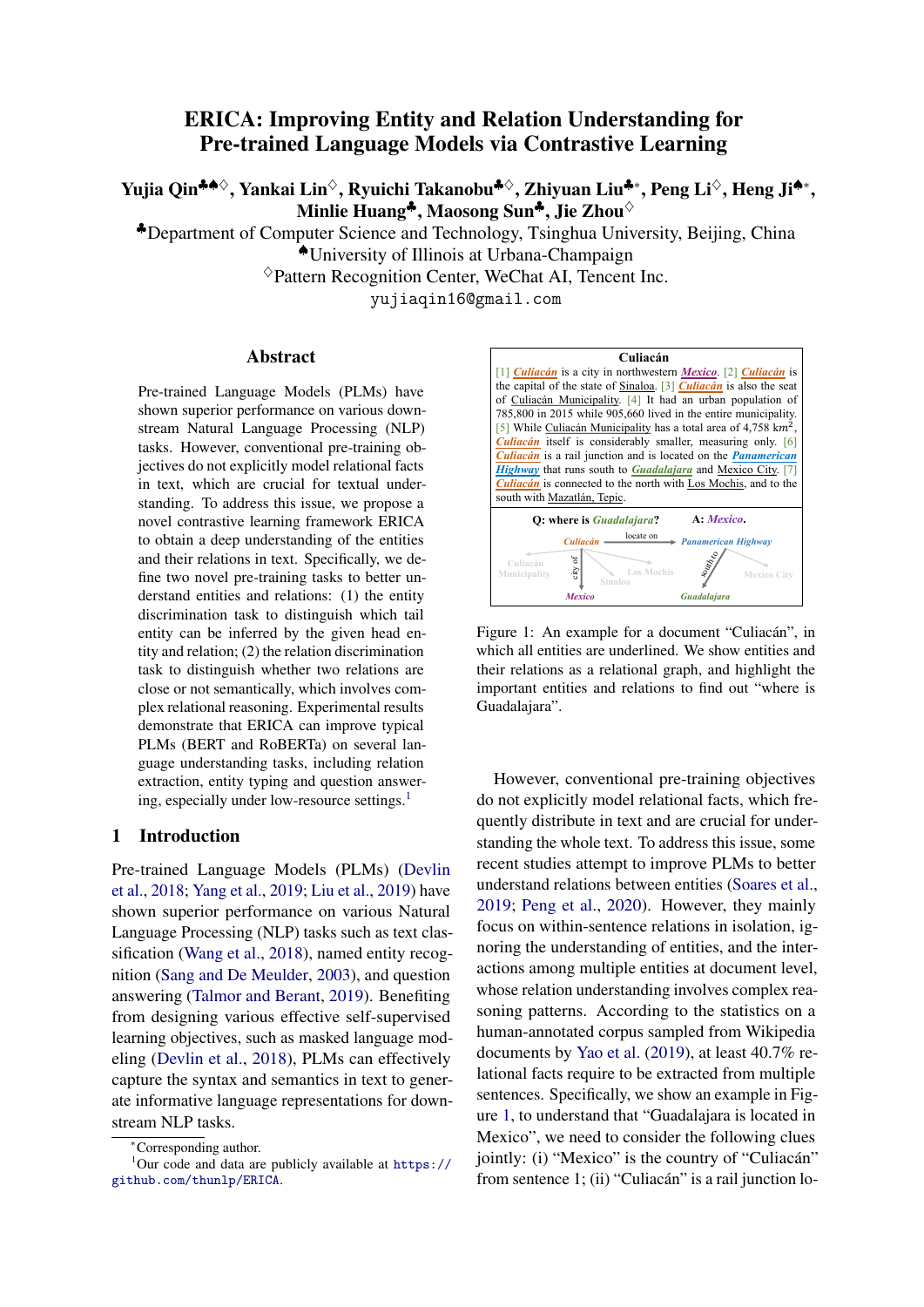<span id="page-2-1"></span>

Figure 2: An example of Entity Discrimination task. For an entity pair with its distantly supervised relation in text, the ED task requires the ground-truth tail entity to be closer to the head entity than other entities.

and relations comprehensively, achieving a better understanding of in-text relational facts.

#### 3 Methodology

In this section, we introduce the details of ERICA. We first describe the notations and how to represent entities and relations in documents. Then we detail the two novel pre-training tasks: Entity Discrimination (ED) task and Relation Discrimination (RD) task, followed by the overall training objective.

#### 3.1 Notations

ERICA is trained on a large-scale unlabeled corpus leveraging the distant supervision from an external KG K. Formally, let  $\mathcal{D} = \{d_i\}_{i=1}^{|\mathcal{D}|}$  be a batch of documents and  $\mathcal{E}_i = \{e_{ij}\}_{j=1}^{|\mathcal{E}_i|}$  be all named entities in  $d_i$ , where  $e_{ij}$  is the j-th entity in  $d_i$ . For each document  $d_i$ , we enumerate all entity pairs  $(e_{ij}, e_{ik})$  and link them to their corresponding relation  $r_{jk}^i$  in K (if possible) and obtain a tuple set  $\mathcal{T}_i = \{ t^i_{jk} = (d_i, e_{ij}, r^i_{jk}, e_{ik}) | j \neq k \}.$ We assign no rel at i on to those entity pairs without relation annotation in  $K$ . Then we obtain the overall tuple set  $\mathcal{T} = \mathcal{T}_1 \bigcup \mathcal{T}_2 \bigcup ... \bigcup \mathcal{T}_{|\mathcal{D}|}$  for this batch. The positive tuple set  $\mathcal{T}^+$  is constructed by removing all tuples with no relation from  $\mathcal T$ . Benefiting from document-level distant supervision,  $\mathcal{T}^+$  includes both intra-sentence (relatively simple cases) and inter-sentence entity pairs (hard cases), whose relation understanding involves cross-sentence, multi-hop, or coreferential reasoning, i.e.,  $\mathcal{T}^+ = \mathcal{T}^+_{\text{sin}}$  $\tau^+_{single} \bigcup \mathcal{T}^+_{cross}.$ 

# <span id="page-2-3"></span>3.2 Entity & Relation Representation

For each document  $d_i$ , we first use a PLM to encode it and obtain a series of hidden states

 $\{h_1, h_2, ..., h_{|d_i|}\}$ , then we apply *mean pooling* operation over the consecutive tokens that mention  $e_{ij}$ to obtain local entity representations. Note  $e_{ij}$  may appear multiple times in  $d_i$ , the k-th occurrence of  $e_{ij}$ , which contains the tokens from index  $n_{start}^k$  to  $n_{end}^k$ , is represented as:

$$
\mathbf{m}_{e_{ij}}^k = \text{MeanPool}(\mathbf{h}_{n_{start}^k}, ..., \mathbf{h}_{n_{end}^k}).
$$
 (1)

To aggregate all information about  $e_{ij}$ , we aver-age<sup>[2](#page-2-0)</sup> all representations of each occurrence  $\mathbf{m}_{e_{ij}}^k$ as the global entity representation  $e_{ij}$ . Following [Soares et al.](#page-10-4) [\(2019\)](#page-10-4), we concatenate the final representations of two entities  $e_{ij_1}$  and  $e_{ij_2}$  as their relation representation, i.e.,  $\mathbf{r}_{j_1j_2}^i = [\mathbf{e}_{ij_1}; \mathbf{e}_{ij_2}].$ 

# 3.3 Entity Discrimination Task

Entity Discrimination (ED) task aims at inferring the tail entity in a document given a head entity and a relation. By distinguishing the ground-truth tail entity from other entities in the text, it teaches PLMs to understand an entity via considering its relations with other entities.

As shown in Figure [2,](#page-2-1) in practice, we first sample a tuple  $t_{jk}^i = (d_i, e_{ij}, r_{jk}^i, e_{ik})$  from  $\mathcal{T}^+$ , PLMs are then asked to distinguish the groundtruth tail entity  $e_{ik}$  from other entities in the document  $d_i$ . To inform PLMs of which head entity and relation to be conditioned on, we concatenate the relation name of  $r_{jk}^i$ , the mention of head entity  $e_{ij}$  and a separation token [SEP] in front of  $d_i$ , i.e.,  $d_i^* = \text{``rel ati on_name}$ entity\_mention[SEP]  $d_i$ <sup>[3](#page-2-2)</sup>. The goal of entity discrimination task is equivalent to maximizing the posterior  $\mathcal{P}(e_{ik}|e_{ij}, r_{jk}^i) = \text{softmax}(f(\mathbf{e}_{ik})) (f(\cdot))$ indicates an entity classifier). However, we empirically find directly optimizing the posterior cannot well consider the relations among entities. Hence, we borrow the idea of contrastive learning [\(Hadsell](#page-9-6) [et al.,](#page-9-6) [2006\)](#page-9-6) and push the representations of positive pair  $(e_{ij}, e_{ik})$  closer than negative pairs, the loss function of ED task can be formulated as:

$$
\mathcal{L}_{ED} = -\sum_{\substack{t_{jk}^{i} \in \mathcal{T}^{+} \\ l=1, l\neq j}} \log \frac{\exp(\cos(\mathbf{e}_{ij}, \mathbf{e}_{ik})/\tau)}{\sum_{l=1, l\neq j} \exp(\cos(\mathbf{e}_{ij}, \mathbf{e}_{il})/\tau)},
$$
\n(2)

<span id="page-2-0"></span> $2$ Although weighted summation by attention mechanism is an alternative, the specific method of entity information aggregation is not our main concern.

<span id="page-2-2"></span><sup>&</sup>lt;sup>3</sup>Here we encode the modified document  $d_i^*$  to obtain the entity representations. The newly added entity\_mention is not considered for head entity representation.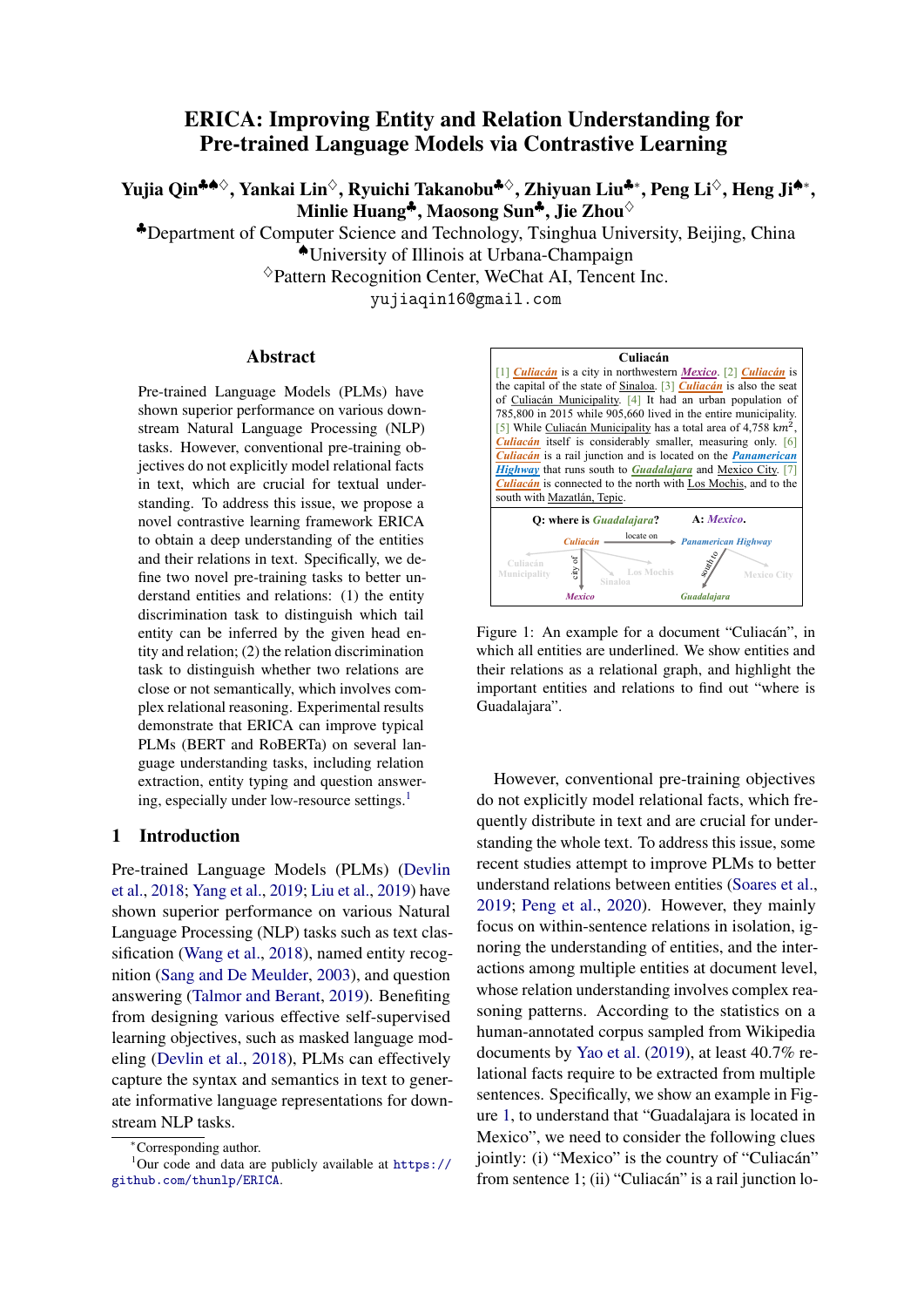<span id="page-3-0"></span>

Figure 3: An example of Relation Discrimination task. For entity pairs belonging to the same relations, the RD task requires their relation representations to be closer.

where  $\cos(\cdot, \cdot)$  denotes the cosine similarity between two entity representations and  $\tau$  (temperature) is a hyper-parameter.

#### 3.4 Relation Discrimination Task

Relation Discrimination (RD) task aims at distinguishing whether two relations are close or not semantically. Compared with existing relationenhanced PLMs, we employ document-level rather than sentence-level distant supervision to further make PLMs comprehend the complex reasoning chains in real-world scenarios and thus improve PLMs' relation understanding.

As depicted in Figure [3,](#page-3-0) we train the text-based relation representations of the entity pairs that share the same relations to be closer in the semantic space. In practice, we linearly<sup>[4](#page-3-1)</sup> sample a tuple pair  $t_A = (d_A, e_{A_1}, r_A, e_{A_2})$  and  $t_B = (d_B, e_{B_1},$  $r_B, e_{B_2}$ ) from  $\mathcal{T}_s^+$  ( $\mathcal{T}_{single}^+$ ) or  $\mathcal{T}_c^+$  ( $\mathcal{T}_{cross}^+$ ), where  $r_A = r_B$ . Using the method mentioned in Sec. [3.2,](#page-2-3) we obtain the positive relation representations  $\mathbf{r}_{tA}$ and  $r_{t_B}$  for  $t_A$  and  $t_B$ . To discriminate positive examples from negative ones, similarly, we adopt contrastive learning and define the loss function of RD task as follows:

<span id="page-3-3"></span>
$$
\mathcal{L}_{RD}^{\tau_1, \tau_2} = - \sum_{t_A \in \mathcal{T}_1, t_B \in \mathcal{T}_2} \log \frac{\exp(\cos(\mathbf{r}_{t_A}, \mathbf{r}_{t_B})/\tau)}{\mathcal{Z}},
$$

$$
\mathcal{Z} = \sum_{t_C \in \mathcal{T}/\{t_A\}}^N \exp(\cos(\mathbf{r}_{t_A}, \mathbf{r}_{t_C})/\tau),
$$

$$
\mathcal{L}_{RD} = \mathcal{L}_{RD}^{\mathcal{T}_s^+, \mathcal{T}_s^+} + \mathcal{L}_{RD}^{\mathcal{T}_s^+, \mathcal{T}_t^+} + \mathcal{L}_{RD}^{\mathcal{T}_c^+, \mathcal{T}_s^+} + \mathcal{L}_{RD}^{\mathcal{T}_c^+, \mathcal{T}_s^+},
$$
(3)

where N is a hyper-parameter. We ensure  $t_B$  is sampled in  $\mathcal Z$  and construct  $N-1$  negative examples by sampling  $t_C$  ( $r_A \neq r_C$ ) from T, instead of  $\mathcal{T}^{+5}$  $\mathcal{T}^{+5}$  $\mathcal{T}^{+5}$ . By additionally considering the last three terms of  $\mathcal{L}_{RD}$  in Eq[.3,](#page-3-3) which require the model to distinguish complex inter-sentence relations with other relations in the text, our model could have better coverage and generality of the reasoning chains. PLMs are trained to perform reasoning in an implicit way to understand those "hard" inter-sentence cases.

#### 3.5 Overall Objective

Now we present the overall training objective of ERICA. To avoid catastrophic forgetting [\(Mc-](#page-10-13)[Closkey and Cohen,](#page-10-13) [1989\)](#page-10-13) of general language understanding ability, we train masked language modeling task  $(\mathcal{L}_{MLM})$  together with ED and RD tasks. Hence, the overall learning objective is formulated as follows:

$$
\mathcal{L} = \mathcal{L}_{ED} + \mathcal{L}_{RD} + \mathcal{L}_{MLM}.
$$
 (4)

It is worth mentioning that we also try to mask entities as suggested by [Soares et al.](#page-10-4) [\(2019\)](#page-10-4) and [Peng et al.](#page-10-5) [\(2020\)](#page-10-5), aiming to avoid simply relearning an entity linking system. However, we do not observe performance gain by such a masking strategy. We conjecture that in our document-level setting, it is hard for PLMs to overfit on memorizing entity mentions due to the better coverage and generality of document-level distant supervision. Besides, masking entities creates a gap between pre-training and fine-tuning, which may be a shortcoming of previous relation-enhanced PLMs.

### 4 Experiments

In this section, we first describe how we construct the distantly supervised dataset and pre-training details for ERICA. Then we introduce the experiments we conduct on several language understanding tasks, including relation extraction (RE), entity typing (ET) and question answering (QA). We test ERICA on two typical PLMs, including BERT and RoBERTa (denoted as ERICABERT and  $ERICA<sub>RoBERTa</sub>$ <sup>[6](#page-3-4)</sup>. We leave the training details

<span id="page-3-1"></span><sup>&</sup>lt;sup>4</sup>The sampling rate of each relation is proportional to its total number in the current batch.

<span id="page-3-2"></span><sup>&</sup>lt;sup>5</sup>In experiments, we find introducing no\_relation entity pairs as negative samples further improves the performance and the reason is that increasing the diversity of training entity pairs is beneficial to PLMs.

<span id="page-3-4"></span><sup>&</sup>lt;sup>6</sup>Since our main focus is to demonstrate the superiority of ERICA in improving PLMs to capture relational facts and advance further research explorations, we choose base models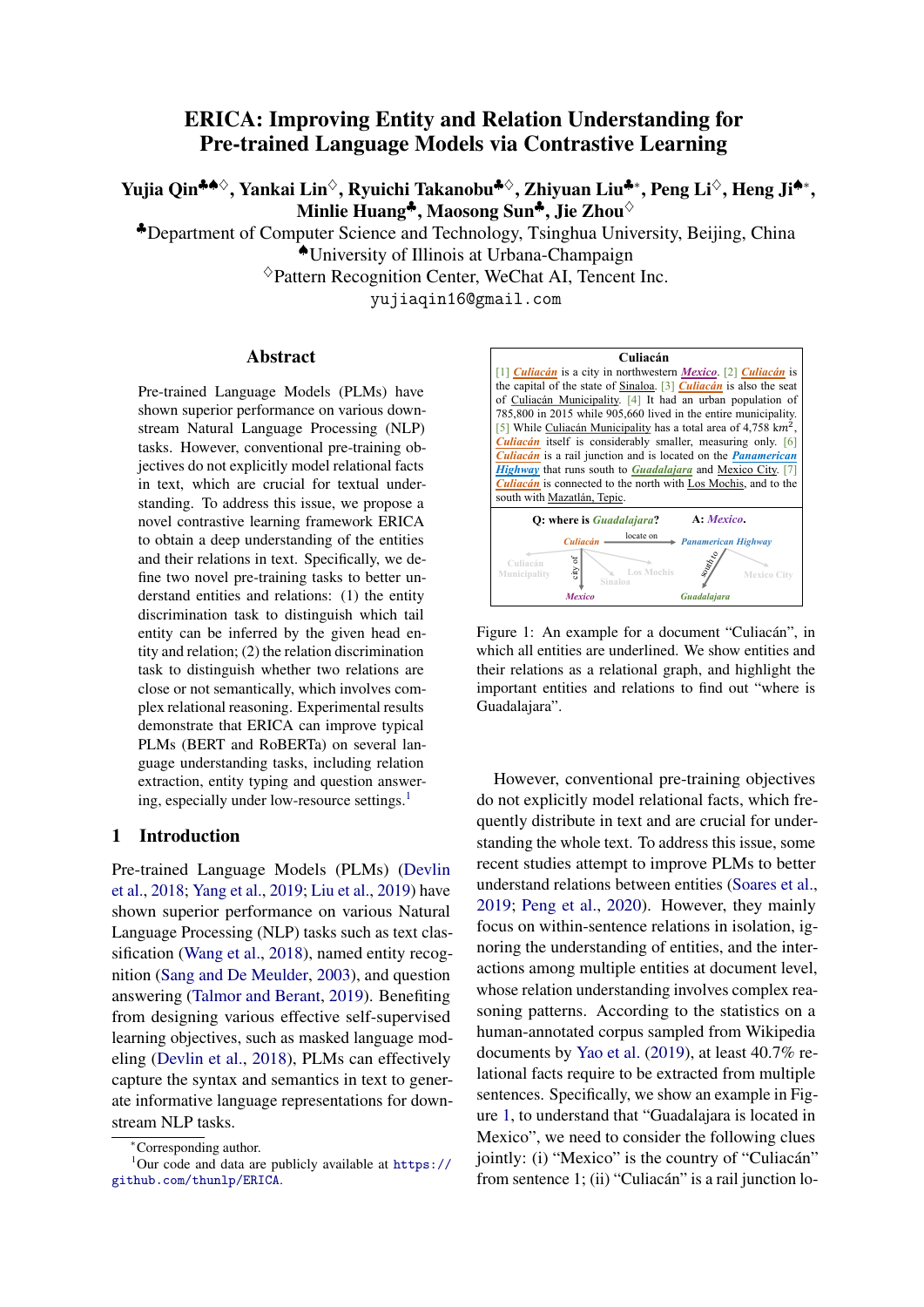for downstream tasks and experiments on GLUE benchmark [\(Wang et al.,](#page-10-1) [2018\)](#page-10-1) in the appendix.

# 4.1 Distantly Supervised Dataset Construction

Following [Yao et al.](#page-11-1) [\(2019\)](#page-11-1), we construct our pretraining dataset leveraging distant supervision from the English Wikipedia and Wikidata. First, we use spaCy[7](#page-4-0) to perform *Named Entity Recognition*, and then link these entity mentions as well as Wikipedia's mentions with hyper-links to Wikidata items, thus we obtain the Wikidata ID for each entity. The relations between different entities are annotated distantly by querying Wikidata. We keep the documents containing at least 128 words, 4 entities and 4 relational triples. In addition, we ignore those entity pairs appearing in the test sets of RE and QA tasks to avoid test set leakage. In the end, we collect 1, 000, 000 documents (about 1G storage) in total with more than 4, 000 relations annotated distantly. On average, each document contains 186.9 tokens, 12.9 entities and 7.2 relational triples, an entity appears 1.3 times per document. Based on the human evaluation on a random sample of the dataset, we find that it achieves an F1 score of 84.7% for named entity recognition, and an F1 score of 25.4% for relation extraction.

### 4.2 Pre-training Details

We initialize ERICA<sub>BERT</sub> and ERICA<sub>ROBERTa</sub> with *bert-base-uncased* and *roberta-base* checkpoints released by Google<sup>[8](#page-4-1)</sup> and Huggingface<sup>[9](#page-4-2)</sup>. We adopt AdamW [\(Loshchilov and Hutter,](#page-10-14) [2017\)](#page-10-14) as the optimizer, warm up the learning rate for the first 20% steps and then linearly decay it. We set the learning rate to  $3 \times 10^{-5}$ , weight decay to  $1 \times 10^{-5}$ , batch size to 2,048 and temperature  $\tau$  to  $5 \times 10^{-2}$ . For  $\mathcal{L}_{RD}$ , we randomly select up to 64 negative samples per document. We train both models with 8 NVIDIA Tesla P40 GPUs for 2, 500 steps.

#### 4.3 Relation Extraction

Relation extraction aims to extract the relation between two recognized entities from a pre-defined relation set. We conduct experiments on both document-level and sentence-level RE. We test

for experiments.

<span id="page-4-2"></span><span id="page-4-1"></span><sup>8</sup> <https://github.com/google-research/bert> 9 [https://github.com/huggingface/](https://github.com/huggingface/transformers)

| transformers |  |
|--------------|--|
|--------------|--|

<span id="page-4-3"></span>

| <b>Size</b>         |      | $1\%$ |      | 10%  |      | 100% |
|---------------------|------|-------|------|------|------|------|
| <b>Metrics</b>      | F1   | IgF1  | F1   | IgF1 | F1   | IgF1 |
| <b>CNN</b>          |      |       |      |      | 42.3 | 40.3 |
| <b>BILSTM</b>       |      |       |      |      | 51.1 | 50.3 |
| <b>BERT</b>         | 30.4 | 28.9  | 47.1 | 44.9 | 56.8 | 54.5 |
| <b>HINBERT</b>      |      |       |      |      | 55.6 | 53.7 |
| CorefBERT           | 32.8 | 31.2  | 46.0 | 43.7 | 57.0 | 54.5 |
| SpanBERT            | 32.2 | 30.4  | 46.4 | 44.5 | 57.3 | 55.0 |
| <b>ERNIE</b>        | 26.7 | 25.5  | 46.7 | 44.2 | 56.6 | 54.2 |
| <b>MTB</b>          | 29.0 | 27.6  | 46.1 | 44.1 | 56.9 | 54.3 |
| CP                  | 30.3 | 28.7  | 44.8 | 42.6 | 55.2 | 52.7 |
| <b>ERICABERT</b>    | 37.8 | 36.0  | 50.8 | 48.3 | 58.2 | 55.9 |
| <b>RoBERTa</b>      | 35.3 | 33.5  | 48.0 | 45.9 | 58.5 | 56.1 |
| <b>ERICAROBERTA</b> | 40.1 | 38.0  | 50.3 | 48.3 | 59.0 | 56.6 |

Table 1: Results on document-level RE (DocRED). We report micro F1 (F1) and micro ignore F1 (IgF1) on test set. IgF1 metric ignores the relational facts shared by the train and dev/test sets.

<span id="page-4-4"></span>

| <b>Dataset</b>           |       | TACRED         |      | SemEval |      |         |
|--------------------------|-------|----------------|------|---------|------|---------|
| <b>Size</b>              | $1\%$ | $100\%$<br>10% |      |         | 10%  | $100\%$ |
| <b>BERT</b>              | 36.0  | 58.5           | 68.1 | 43.6    | 79.3 | 88.1    |
| MTB                      | 35.7  | 58.8           | 68.2 | 44.2    | 79.2 | 88.2    |
| C <sub>P</sub>           | 37.1  | 60.6           | 68.1 | 40.3    | 80.0 | 88.5    |
| <b>ERICARERT</b>         | 36.5  | 59.7           | 68.5 | 47.9    | 80.1 | 88.0    |
| <b>RoBERTa</b>           | 26.3  | 612            | 69.7 | 46.0    | 80.3 | 88.8    |
| ERICA <sub>ROBERTa</sub> | 40.0  | 61.9           | 69.8 | 46.3    | 80.4 | 89.2    |

Table 2: Results (test F1) on sentence-level RE (TA-CRED and SemEval-2010 Task8) on three splits (1%, 10% and 100%).

three partitions of the training set (1%, 10% and 100%) and report results on test sets.

Document-level RE For document-level RE, we choose DocRED [\(Yao et al.,](#page-11-1) [2019\)](#page-11-1), which requires reading multiple sentences in a document and synthesizing all the information to identify the relation between two entities. We encode all entities in the same way as in pre-training phase. The relation representations are obtained by adding a bilinear layer on top of two entity representations. We choose the following baselines: (1) CNN [\(Zeng et al.,](#page-11-8) [2014\)](#page-11-8), BILSTM [\(Hochreiter and Schmidhuber,](#page-9-7) [1997\)](#page-9-7), BERT [\(Devlin et al.,](#page-8-0) [2018\)](#page-8-0) and RoBERTa [\(Liu](#page-10-0) [et al.,](#page-10-0) [2019\)](#page-10-0), which are widely used as text encoders for relation extraction tasks; (2) HINBERT [\(Tang](#page-10-15) [et al.,](#page-10-15) [2020\)](#page-10-15) which employs a hierarchical inference network to leverage the abundant information from different sources; (3) CorefBERT [\(Ye et al.,](#page-11-7) [2020\)](#page-11-7) which proposes a pre-training method to help BERT capture the coreferential relations in context; (4) SpanBERT [\(Joshi et al.,](#page-9-4) [2020\)](#page-9-4) which masks

<span id="page-4-0"></span> $7$ <https://spacy.io/>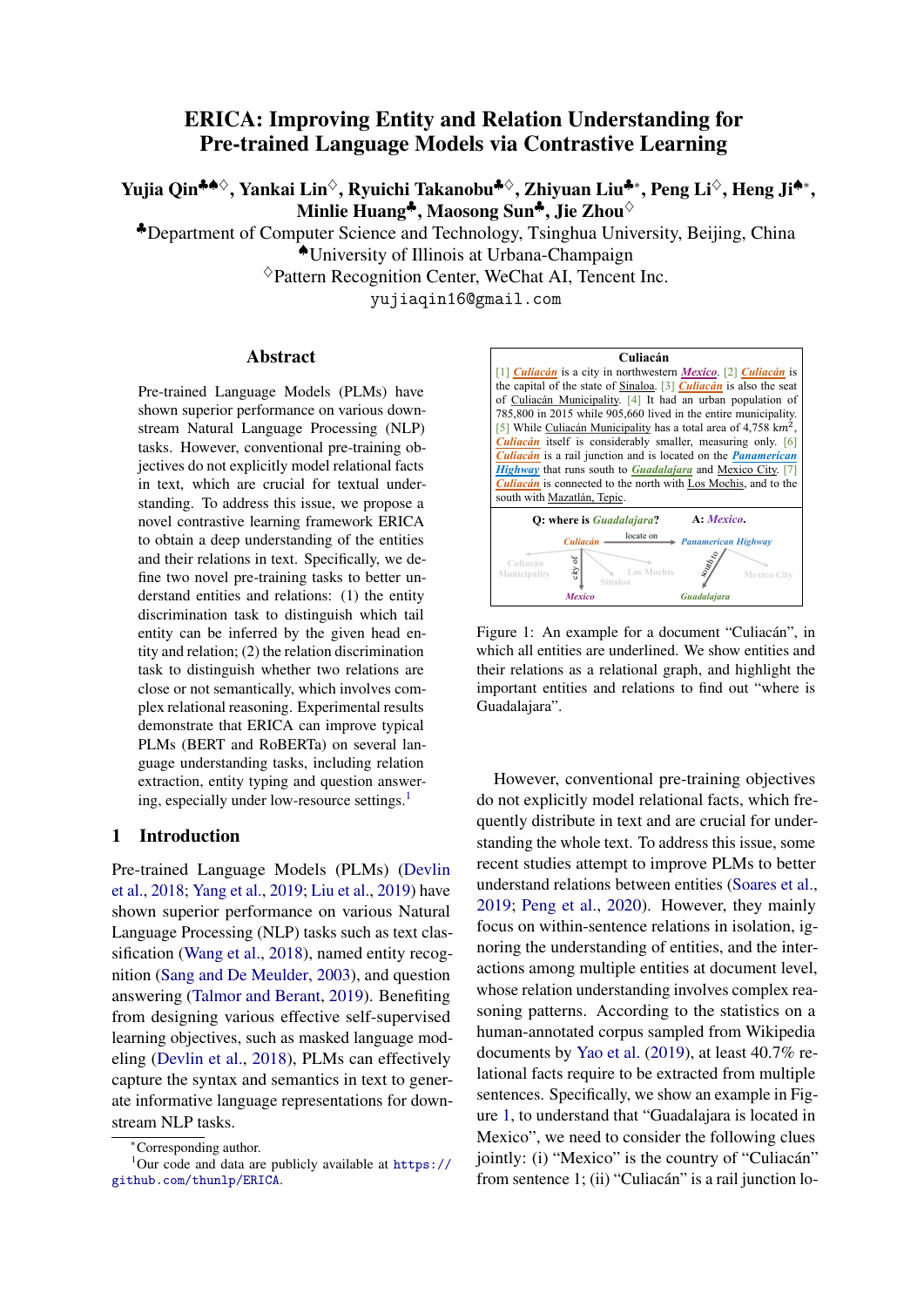<span id="page-5-2"></span>

| <b>Metrics</b>      | Macro F1 | Micro F1 |
|---------------------|----------|----------|
| <b>BERT</b>         | 75.50    | 72.68    |
| <b>MTB</b>          | 76.37    | 72.94    |
| C <sub>P</sub>      | 76.27    | 72.48    |
| <b>ERNIE</b>        | 76.51    | 73.39    |
| <b>ERICARERT</b>    | 77.85    | 74.71    |
| <b>RoBERTa</b>      | 79.24    | 76.38    |
| <b>ERICAROBERTA</b> | 80.77    | 77.04    |

Table 3: Results on entity typing (FIGER). We report macro F1 and micro F1 on the test set.

and predicts contiguous random spans instead of random tokens; (5) ERNIE [\(Zhang et al.,](#page-11-5) [2019\)](#page-11-5) which incorporates KG information into BERT to enhance entity representations; (6) MTB [\(Soares](#page-10-4) [et al.,](#page-10-4) [2019\)](#page-10-4) and CP [\(Peng et al.,](#page-10-5) [2020\)](#page-10-5) which introduce sentence-level relation contrastive learning for BERT via distant supervision. For fair comparison, we pre-train these baselines on our constructed pre-training data $10$  based on the implementation re-leased by [Peng et al.](#page-10-5)  $(2020)^{11}$  $(2020)^{11}$  $(2020)^{11}$  $(2020)^{11}$ . From the results shown in Table [1,](#page-4-3) we can see that: (1) ERICA outperforms all baselines significantly on each supervised data size, which demonstrates that ER-ICA could better understand the relations among entities in the document via implicitly considering their complex reasoning patterns in the pre-training; (2) both MTB and CP achieve worse results than BERT, which means sentence-level pre-training, lacking consideration for complex reasoning patterns, hurts PLM's performance on document-level RE tasks to some extent; (3) ERICA outperforms baselines by a larger margin on smaller training sets, which means ERICA has gained pretty good document-level relation reasoning ability in contrastive learning, and thus obtains improvements more extensively under low-resource settings.

Sentence-level RE For sentence-level RE, we choose two widely used datasets: TACRED [\(Zhang](#page-11-9) [et al.,](#page-11-9) [2017\)](#page-11-9) and SemEval-2010 Task 8 [\(Hendrickx](#page-9-8) [et al.,](#page-9-8) [2019\)](#page-9-8). We insert extra marker tokens to indicate the head and tail entities in each sentence. For baselines, we compare ERICA with BERT, RoBERTa, MTB and CP. From the results shown in Table [2,](#page-4-4) we observe that ERICA achieves almost comparable results on sentence-level RE tasks with CP, which means document-level pre-training in

[RE-Context-or-Names](https://github.com/thunlp/RE-Context-or-Names)

<span id="page-5-3"></span>

| <b>Setting</b>      |       | Standard |      | Masked |      |      |
|---------------------|-------|----------|------|--------|------|------|
| <b>Size</b>         | $1\%$ | 10%      | 100% | $1\%$  | 10%  | 100% |
| FastOA              |       |          | 27.2 |        |      | 38.0 |
| <b>BiDAF</b>        |       |          | 49.7 |        |      | 59.8 |
| <b>BERT</b>         | 35.8  | 53.7     | 69.5 | 37.9   | 53.1 | 73.1 |
| CorefBERT           | 38.1  | 54.4     | 68.8 | 39.0   | 53.5 | 70.7 |
| SpanBERT            | 33.1  | 56.4     | 70.7 | 34.0   | 55.4 | 73.2 |
| <b>MTR</b>          | 36.6  | 51.7     | 68.4 | 36.2   | 50.9 | 71.7 |
| CP.                 | 34.6  | 50.4     | 67.4 | 34.1   | 47.1 | 69.4 |
| <b>ERICABERT</b>    | 46.5  | 57.8     | 69.7 | 40.2   | 58.1 | 73.9 |
| <b>RoBERTa</b>      | 37.3  | 57.4     | 70.9 | 41.2   | 58.7 | 75.5 |
| <b>ERICAROBERTA</b> | 47.4  | 58.8     | 71.2 | 46.8   | 63.4 | 76.6 |

Table 4: Results (accuracy) on the dev set of WikiHop. We test both the standard and masked settings on three splits (1%, 10% and 100%).

<span id="page-5-4"></span>

| <b>Setting</b>      |      | SOuAD   |      | TriviaOA |      | <b>NaturalOA</b> |  |
|---------------------|------|---------|------|----------|------|------------------|--|
| <b>Size</b>         | 10%  | $100\%$ | 10%  | 100%     | 10%  | 100%             |  |
| <b>BERT</b>         | 79.7 | 88.9    | 60.8 | 70.7     | 68.4 | 78.4             |  |
| <b>MTB</b>          | 63.5 | 87.1    | 52.0 | 67.8     | 61.2 | 76.7             |  |
| CP.                 | 69.0 | 87.1    | 52.9 | 68.1     | 63.3 | 77.3             |  |
| <b>ERICARERT</b>    | 81.8 | 88.9    | 63.5 | 71.9     | 70.2 | 79.1             |  |
| RoBERTa             | 82.9 | 90.5    | 63.6 | 72.0     | 71.8 | 80.0             |  |
| <b>ERICAROBERTa</b> | 85.0 | 90.4    | 63.6 | 72.1     | 73.7 | 80.5             |  |

Table 5: Results (F1) on extractive QA (SQuAD, TriviaQA and NaturalQA) on two splits (10% and 100%). Results on 1% split are left in the appendix.

ERICA does not impair PLMs' performance on sentence-level relation understanding.

#### 4.4 Entity Typing

Entity typing aims at classifying entity mentions into pre-defined entity types. We choose FIGER [\(Ling et al.,](#page-9-9) [2015\)](#page-9-9), which is a sentencelevel entity typing dataset labeled with distant supervision. BERT, RoBERTa, MTB, CP and ERNIE are chosen as baselines. From the results listed in Table [3,](#page-5-2) we observe that, ERICA outperforms all baselines, which demonstrates that ER-ICA could better represent entities and distinguish them in text via both entity-level and relation-level contrastive learning.

#### 4.5 Question Answering

Question answering aims to extract a specific answer span in text given a question. We conduct experiments on both multi-choice and extractive QA. We test multiple partitions of the training set.

Multi-choice QA For Multi-choice QA, we choose WikiHop [\(Welbl et al.,](#page-11-10) [2018\)](#page-11-10), which requires models to answer specific properties of an

<span id="page-5-0"></span><sup>&</sup>lt;sup>10</sup>In practice, documents are split into sentences and we only keep within-sentence entity pairs.

<span id="page-5-1"></span><sup>11</sup>[https://github.com/thunlp/](https://github.com/thunlp/RE-Context-or-Names)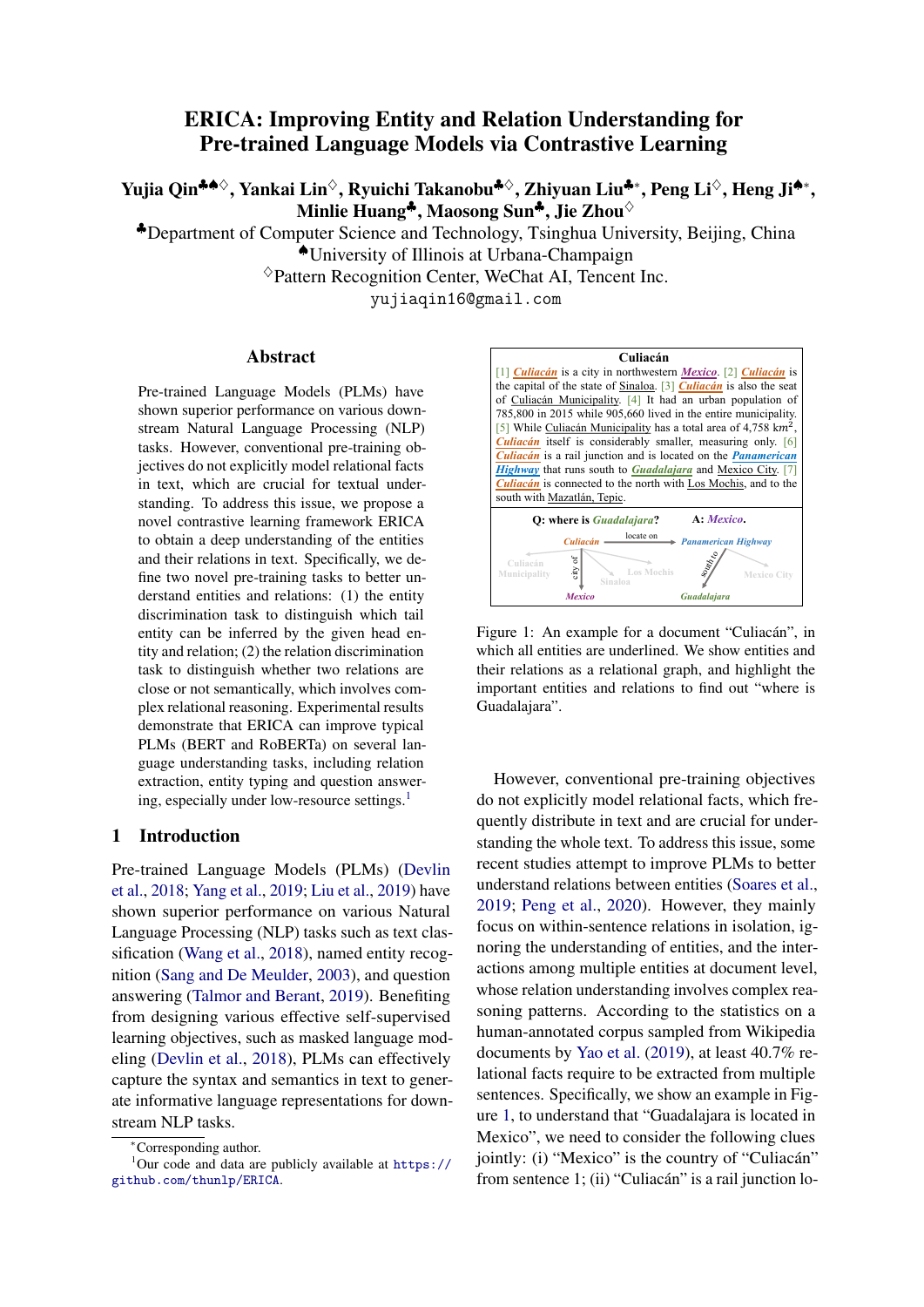entity after reading multiple documents and conducting multi-hop reasoning. It has both standard and masked settings, where the latter setting masks all entities with random IDs to avoid information leakage. We first concatenate the question and documents into a long sequence, then we find all the occurrences of an entity in the documents, encode them into hidden representations and obtain the global entity representation by applying mean pooling on these hidden representations. Finally, we use a classifier on top of the entity representation for prediction. We choose the following baselines: (1) FastQA [\(Weis](#page-11-11)[senborn et al.,](#page-11-11) [2017\)](#page-11-11) and **BiDAF** [\(Seo et al.,](#page-10-16) [2016\)](#page-10-16), which are widely used question answering systems; (2) BERT, RoBERTa, CorefBERT, SpanBERT, MTB and CP, which are introduced in previous sections. From the results listed in Table [4,](#page-5-3) we observe that ERICA outperforms baselines in both settings, indicating that ERICA can better understand entities and their relations in the documents and extract the true answer according to queries. The significant improvements in the masked setting also indicate that ERICA can better perform multi-hop reasoning to synthesize and analyze information from contexts, instead of relying on entity mention "shortcuts" [\(Jiang and Bansal,](#page-9-10) [2019\)](#page-9-10).

Extractive QA For extractive QA, we adopt three widely-used datasets: SQuAD [\(Rajpurkar](#page-10-17) [et al.,](#page-10-17) [2016\)](#page-10-17), TriviaQA [\(Joshi et al.,](#page-9-11) [2017\)](#page-9-11) and NaturalQA [\(Kwiatkowski et al.,](#page-9-12) [2019\)](#page-9-12) in MRQA [\(Fisch](#page-9-13) [et al.,](#page-9-13) [2019\)](#page-9-13) to evaluate ERICA in various domains. Since MRQA does not provide the test set for each dataset, we randomly split the original dev set into two halves and obtain the new dev/test set. We follow the QA setting of BERT [\(Devlin et al.,](#page-8-0) [2018\)](#page-8-0): we concatenate the given question and passage into one long sequence, encode the sequence by PLMs and adopt two classifiers to predict the start and end index of the answer. We choose BERT, RoBERTa, MTB and CP as baselines. From the results listed in Table [5,](#page-5-4) we observe that ERICA outperforms all baselines, indicating that through the enhancement of entity and relation understanding, ERICA is more capable of capturing in-text relational facts and synthesizing information of entities. This ability further improves PLMs for question answering.

# 5 Analysis

In this section, we first conduct a suite of ablation studies to explore how  $\mathcal{L}_{ED}$  and  $\mathcal{L}_{RD}$  contribute to

<span id="page-6-0"></span>

| <b>Dataset</b>                                                       | DocRED | <b>FIGER</b> | WikiHop |
|----------------------------------------------------------------------|--------|--------------|---------|
| <b>BERT</b>                                                          | 44.9   | 72.7         | 53.1    |
| -NSP                                                                 | 45.2   | 72.6         | 53.6    |
| $-NSP+\mathcal{L}_{ED}$                                              | 47.6   | 73.8         | 59.8    |
| -NSP+ $\mathcal{L}_{\texttt{RD}}^{\mathcal{T}_c^+,\mathcal{T}_c^+}$  | 46.4   | 72.6         | 52.2    |
| -NSP+ $\mathcal{L}_{\texttt{RD}}^{\mathcal{T}^+_s, \mathcal{T}^+_s}$ | 47.3   | 73.5         | 51.2    |
| $-NSP+\mathcal{L}_{RD}$                                              | 48.0   | 74.0         | 52.0    |
| <b>ERICARERT</b>                                                     | 48.3   | 74.7         | 58.1    |

Table 6: Ablation study. We report test IgF1 on DocRED (10%), test micro F1 on FIGER and dev accuracy on the masked setting of WikiHop (10%).

ERICA. Then we give a thorough analysis on how pre-training data's domain / size and methods for entity encoding impact the performance. Lastly, we visualize the entity and relation embeddings learned by ERICA.

#### 5.1 Ablation Study

To demonstrate that the superior performance of ERICA is not owing to its longer pretraining (2500 steps) on masked language modeling, we include a baseline by optimizing  $\mathcal{L}_{MLM}$  only (removing the Next Sentence Prediction (-NSP) loss [\(Devlin](#page-8-0) [et al.,](#page-8-0) [2018\)](#page-8-0)). In addition, to explore how  $\mathcal{L}_{ED}$  and  $\mathcal{L}_{RD}$  impact the performance, we keep only one of these two losses and compare the results. Lastly, to evaluate how intra-sentence and inter-sentence entity pairs contribute to RD task, we compare the performances of only sampling intra-sentence entity pairs  $(\mathcal{L}_{RD}^{\tau_s^+, \tau_s^+})$  or inter-sentence entity pairs  $(\mathcal{L}_{RD}^{\tau_c^+,\tau_c^+})$ , and sampling both of them  $(\mathcal{L}_{RD})$  during pre-training. We conduct experiments on DocRED, WikiHop (masked version) and FIGER. For DocRED and WikiHop, we show the results on 10% splits and the full results are left in the appendix.

From the results shown in Table [6,](#page-6-0) we can see that: (1) extra pretraining (-NSP) only contributes a little to the overall improvement. (2) For DocRED and FIGER, either  $\mathcal{L}_{ED}$  or  $\mathcal{L}_{RD}$  is beneficial, and combining them further improves the performance; For WikiHop,  $\mathcal{L}_{ED}$  dominates the improvement while  $\mathcal{L}_{RD}$  hurts the performance slightly, this is possibly because question answering more resembles the tail entity discrimination process, while the relation discrimination process may have conflicts with it. (3) For  $\mathcal{L}_{RD}$ , both intra-sentence and inter-sentence entity pairs contribute, which demonstrates that incorporating both of them is necessary for PLMs to understand relations between entities in text comprehensively. We also found empiri-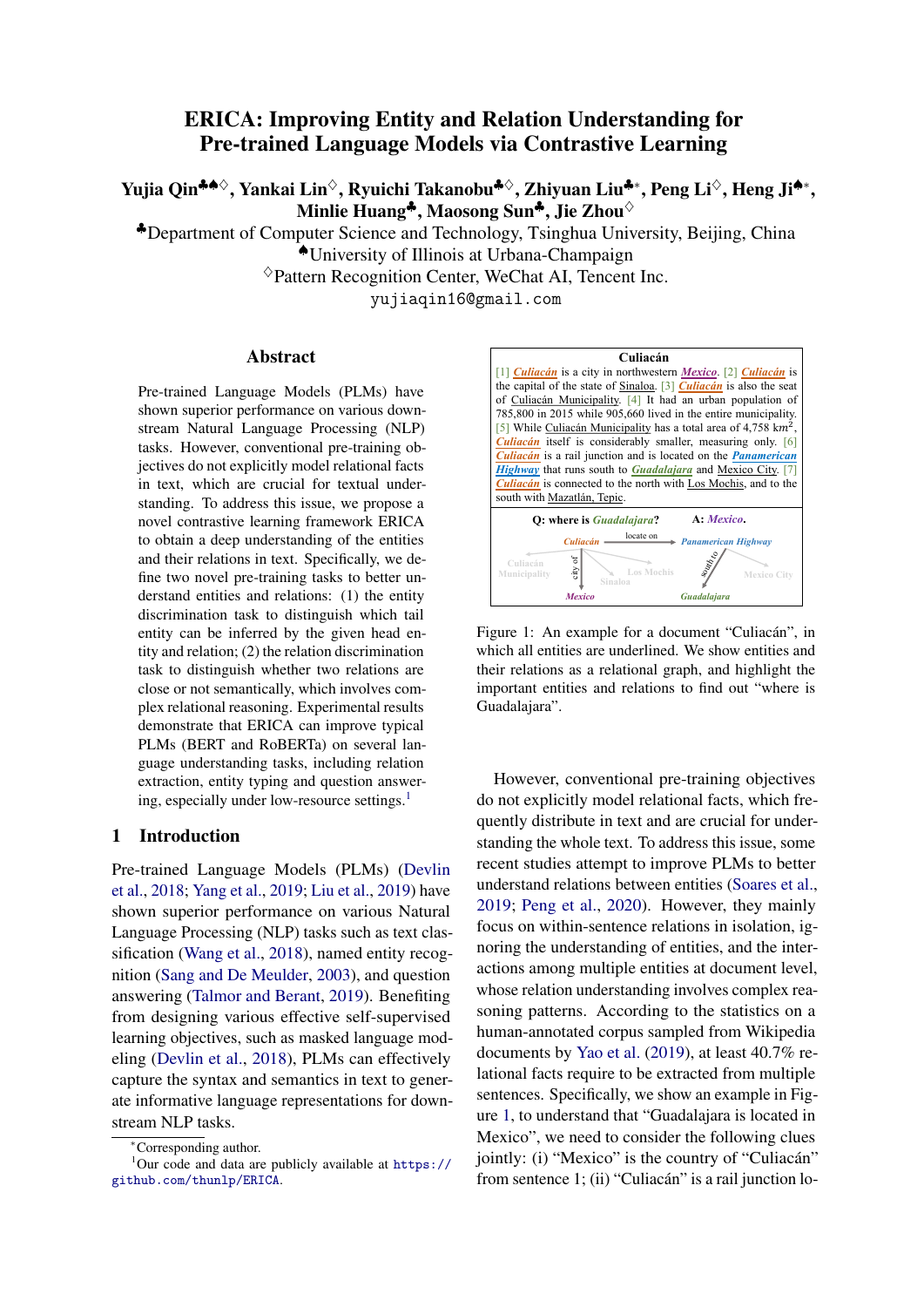<span id="page-7-0"></span>

| Size                  | $1\%$ | 10%  | $100\%$ |
|-----------------------|-------|------|---------|
| <b>BERT</b>           | 28.9  | 44.9 | 54.5    |
| <b>ERICARERT</b>      | 36.0  | 48.3 | 55.9    |
| ERICA <sub>BERT</sub> | 36.3  | 48.6 | 55.9    |

Table 7: Effects of pre-training data's entity distribution shifting. We report test IgF1 on DocRED.

<span id="page-7-1"></span>

Figure 4: Impacts of relation distribution shifting. X axis denotes different ratios of relations, Y axis denotes test IgF1 on different partitions of DocRED.

cally that when these two auxiliary objectives are only added into the fine-tuning stage, the model does not have performance gain. The reason is that the size and diversity of entities and relations in downstream training data are limited. Instead, pretraining with distant supervision on a large corpus provides a solution for increasing the diversity and quantity of training examples.

#### 5.2 Effects of Domain Shifting

We investigate two domain shifting factors: entity distribution and relation distribution, to explore how they impact ERICA's performance.

Entity Distribution Shifting The entities in supervised datasets of DocRED are recognized by human annotators while our pre-training data is processed by spaCy. Hence there may exist an entity distribution gap between pre-training and finetuning. To study the impacts of entity distribution shifting, we fine-tune a BERT model on training set of DocRED for NER tagging and re-tag entities in our pre-training dataset. Then we pre-train ERICA on the newly-labeled training corpus (denoted as  $ERICA_{BERT}^{DocRED}$ ). From the results shown in Table [7,](#page-7-0) we observe that it performs better than the original ERICA, indicating that pre-training on a dataset that shares similar entity distributions with downstream tasks is beneficial.

Relation Distribution Shifting Our pre-training data contains over 4, 000 Wikidata relations. To investigate whether training on a more diverse relation domain benefits ERICA, we train it with the pre-training corpus that randomly keeps only 30%, 50% and 70% the original relations, and compare

<span id="page-7-2"></span>

Figure 5: Impacts of pre-training data's size. X axis denotes different ratios of pre-training data, Y axis denotes test IgF1 on different partitions of DocRED.

<span id="page-7-3"></span>

| <b>Size</b>                                                                      | $1\%$                |                      | 10%                           |                        | 100%                      |                      |
|----------------------------------------------------------------------------------|----------------------|----------------------|-------------------------------|------------------------|---------------------------|----------------------|
| <b>Metrics</b>                                                                   | F1                   | IgF1                 | F1                            | IgF1                   | F1                        | IgF1                 |
| <b>Mean Pool</b><br><b>BERT</b><br><b>ERICABERT</b><br>ERICA <sub>BERT</sub>     | 30.4<br>37.8<br>38.5 | 28.9<br>36.0         | 47.1<br>50.8<br>$36.3$ $51.0$ | 44.9<br>48.3           | 56.8<br>58.2<br>48.6 58.2 | 54.5<br>55.9<br>55.9 |
| <b>Entity Marker</b><br><b>BERT</b><br><b>ERICABERT</b><br>ERICA <sub>RERT</sub> | 23.0<br>34.9<br>36.9 | 21.8<br>33.0<br>34.8 | 52.5 50.3                     | 46.5 44.3<br>50.2 48.0 | 58.0<br>59.9<br>60.8      | 55.6<br>57.6<br>58.4 |

Table 8: Results (IgF1) on how entity encoding strategy influences ERICA's performance on DocRED. We also show the impacts of entity distribution shifting  $(ERICA<sub>BERT</sub><sup>DoCRED</sup>$  and  $ERICA<sub>BERT</sub><sup>DoCRED</sup>)$  as is mentioned in the main paper.

their performances. From the results in Figure [4,](#page-7-1) we observe that the performance of ERICA improves constantly as the diversity of relation domain increases, which reveals the importance of using diverse training data on relation-related tasks. Through detailed analysis, we further find that ER-ICA is less competent at handling unseen relations in the corpus. This may result from the construction of our pre-training dataset: all the relations are annotated distantly through an existing KG with a pre-defined relation set. It would be promising to introduce more diverse relation domains during data preparation in future.

#### 5.3 Effects of Pre-training Data's Size

To explore the effects of pre-training data's size, we train ERICA on 10%, 30%, 50% and 70% of the original pre-training dataset, respectively. We report the results in Figure [5,](#page-7-2) from which we observe that with the scale of pre-training data becoming larger, ERICA is performing better.

#### 5.4 Effects of Methods for Entity Encoding

For all the experiments mentioned above, we encode each occurrence of an entity by mean pooling over all its tokens in both pre-training and downstream tasks. Ideally, ERICA should have consis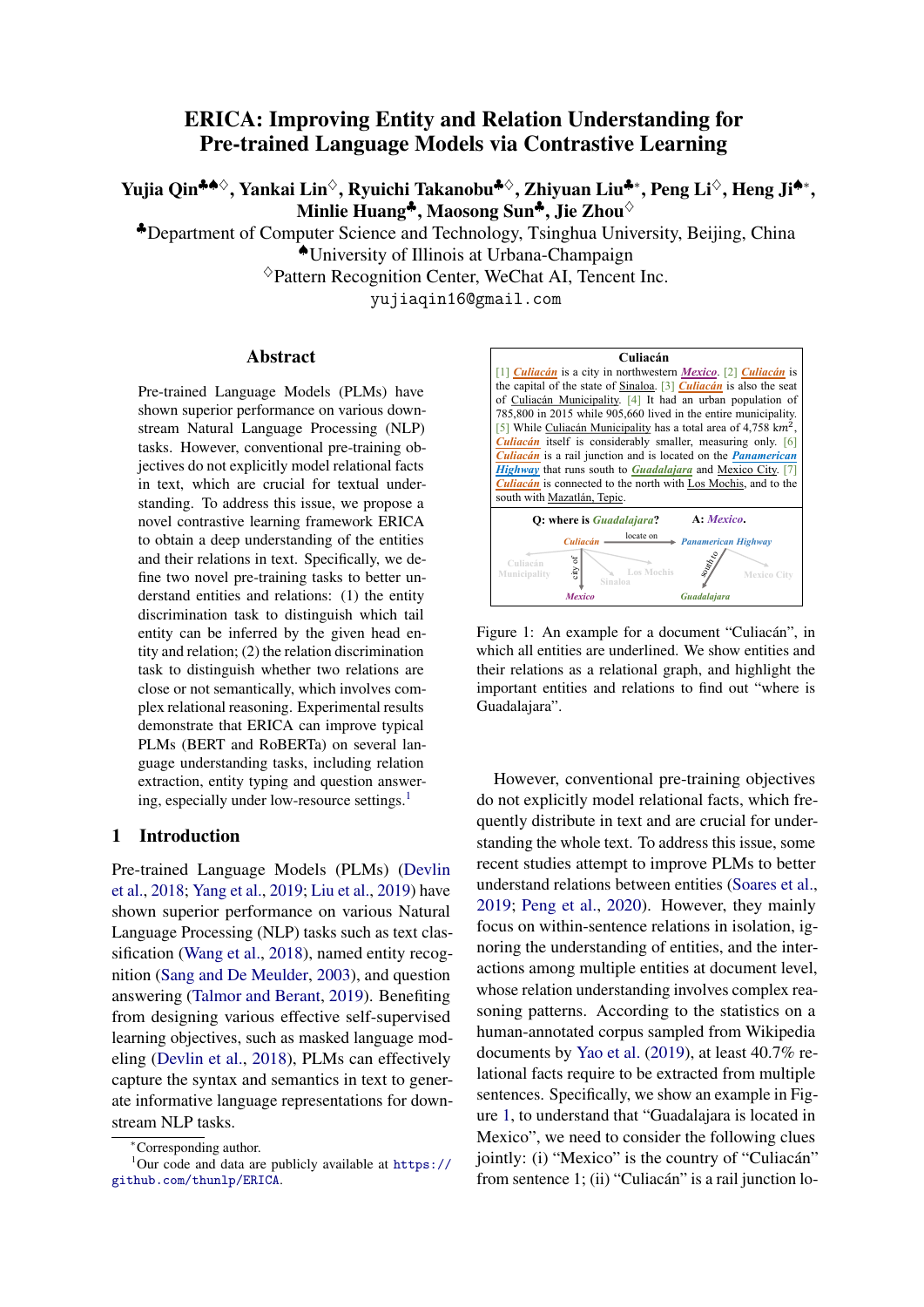tent improvements on other kinds of methods for entity encoding. To demonstrate this, we try another entity encoding method mentioned by [Soares](#page-10-4) [et al.](#page-10-4) [\(2019\)](#page-10-4) on three splits of DocRED (1%, 10% and 100%). Specifically, we insert a special start token [S] in front of an entity and an end token [E] after it. The representation for this entity is calculated by averaging the representations of all its start tokens in the document. To help PLMs discriminate different entities, we randomly assign different marker pairs ( $[S1]$ ,  $[E1]$ ;  $[S2]$ ,  $[E2]$ , ...) for each entity in a document in both pre-training and downstream tasks $12$ . All occurrences of one entity in a document share the same marker pair. We show in Table [8](#page-7-3) that ERICA achieves consistent performance improvements for both methods (denoted as Mean Pool and Entity Marker), indicating that ERICA is applicable to different methods for entity encoding. Specifically, Entity Marker achieves better performance when the scale of training data is large while Mean Pool is more powerful under low-resource settings. We also notice that training on a dataset that shares similar entity distributions is more helpful for Mean Pool, where  $ERICA_{BERT}^{DocRED}$  achieves 60.8 (F1) and 58.4 (IgF1) on 100% training data.

#### 5.5 Embedding Visualization

In Figure [6,](#page-8-3) we show the learned entity and relation embeddings of BERT and ERICABERT on DocRED's dev set by t-distributed stochastic neighbor embedding (t-SNE) [\(Hinton and Roweis,](#page-9-14) [2002\)](#page-9-14). We label points with different colors to represent its corresponding category of entities or relations<sup>[13](#page-8-4)</sup> in Wikidata and only visualize the most frequent 10 relations. From the figure, we can see that jointly training  $\mathcal{L}_{MLM}$  with  $\mathcal{L}_{ED}$  and  $\mathcal{L}_{RD}$  leads to a more compact clustering of both entities and relations belonging to the same category. In contrast, only training  $\mathcal{L}_{MLM}$  exhibits random distribution. This verifies that ERICA could better understand and represent both entities and relations in the text.

<span id="page-8-3"></span>

Figure 6: t-SNE plots of learned entity and relation embeddings on DocRED comparing BERT and ERICA<sub>BERT</sub>.

#### 6 Conclusions

In this paper, we present ERICA, a general framework for PLMs to improve entity and relation understanding via contrastive learning. We demonstrate the effectiveness of our method on several language understanding tasks, including relation extraction, entity typing and question answering. The experimental results show that ERICA outperforms all baselines, especially under low-resource settings, which means ERICA helps PLMs better capture the in-text relational facts and synthesize information about entities and their relations.

#### Acknowledgments

This work is supported by the National Key Research and Development Program of China (No. 2020AAA0106501) and Beijing Academy of Artificial Intelligence (BAAI). This work is also supported by the Pattern Recognition Center, WeChat AI, Tencent Inc.

#### References

- <span id="page-8-1"></span>Andrew M Dai and Quoc V Le. 2015. [Semi-supervised](https://arxiv.org/pdf/1511.01432.pdf) [sequence learning.](https://arxiv.org/pdf/1511.01432.pdf) In *Advances in neural information processing systems*, pages 3079–3087.
- <span id="page-8-0"></span>Jacob Devlin, Ming-Wei Chang, Kenton Lee, and Kristina Toutanova. 2018. [BERT: Pre-training of](https://www.aclweb.org/anthology/N19-1423/) [deep bidirectional transformers for language under](https://www.aclweb.org/anthology/N19-1423/)[standing.](https://www.aclweb.org/anthology/N19-1423/) In *Proceedings of the 2019 Conference of the North American Chapter of the Association*

<span id="page-8-2"></span><sup>&</sup>lt;sup>12</sup>In practice, we randomly initialize 100 entity marker pairs.

<span id="page-8-4"></span> $13$ (Key, value) pairs for relations defined in Wikidata are: (P176, manufacturer); (P150, contains administrative territorial entity); (P17, country); (P131, located in the administrative territorial entity); (P175, performer); (P27, country of citizenship); (P569, date of birth); (P1001, applies to jurisdiction); (P57, director); (P179, part of the series).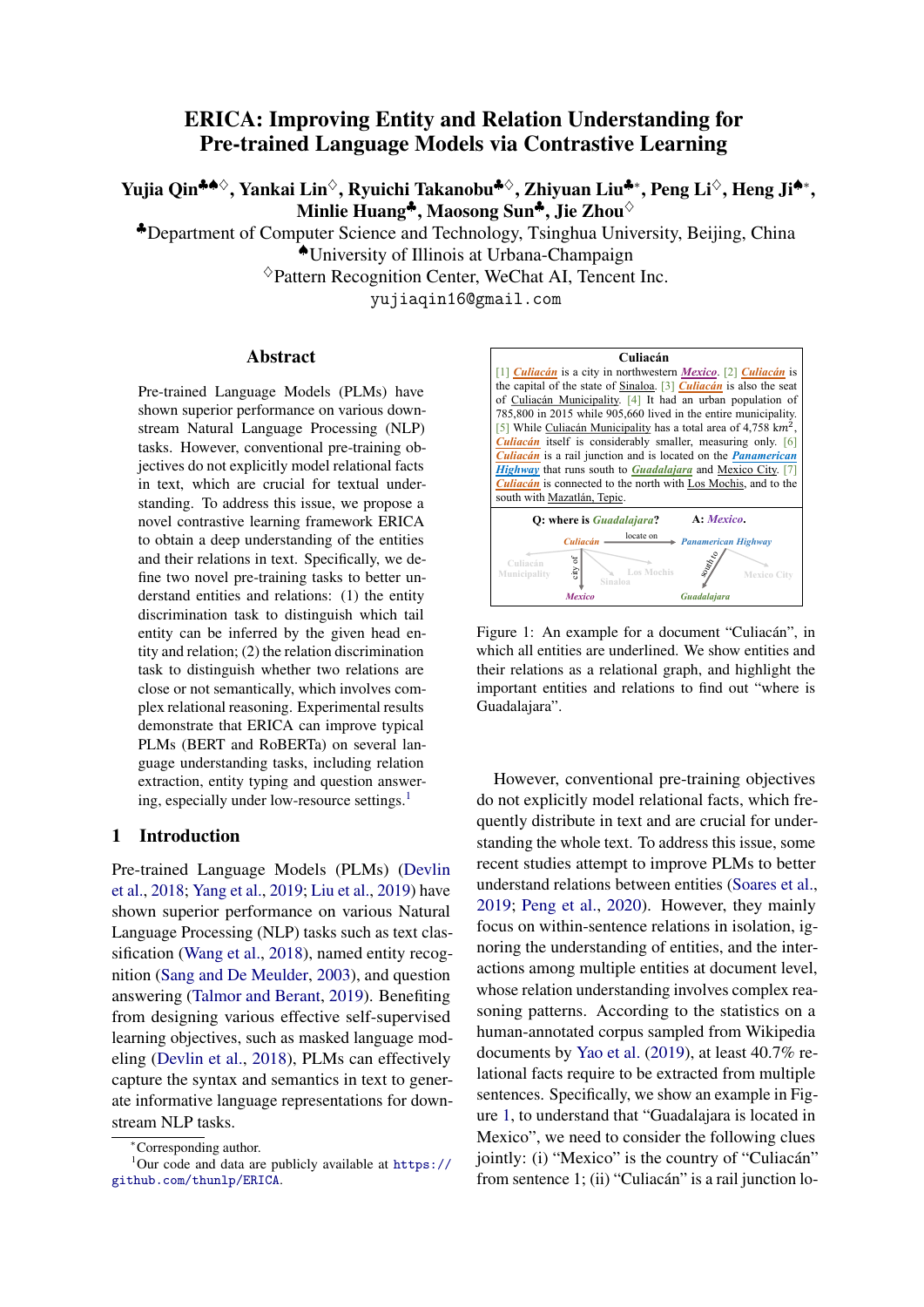*for Computational Linguistics: Human Language Technologies, NAACL-HLT 2019, Minneapolis, MN, USA, June 2-7, 2019, Volume 1 (Long and Short Papers)*, pages 4171–4186.

- <span id="page-9-16"></span>Markus Eberts and Adrian Ulges. 2019. [Span-based](http://arxiv.org/abs/1909.07755) [joint entity and relation extraction with transformer](http://arxiv.org/abs/1909.07755) [pre-training.](http://arxiv.org/abs/1909.07755) *CoRR*, abs/1909.07755.
- <span id="page-9-2"></span>William Fedus, Barret Zoph, and Noam Shazeer. 2021. [Switch transformers: Scaling to trillion parameter](https://arxiv.org/pdf/2101.03961.pdf) [models with simple and efficient sparsity.](https://arxiv.org/pdf/2101.03961.pdf) *arXiv preprint arXiv:2101.03961*.
- <span id="page-9-13"></span>Adam Fisch, Alon Talmor, Robin Jia, Minjoon Seo, Eunsol Choi, and Danqi Chen. 2019. [MRQA 2019](https://doi.org/10.18653/v1/D19-5801) [shared task: Evaluating generalization in reading](https://doi.org/10.18653/v1/D19-5801) [comprehension.](https://doi.org/10.18653/v1/D19-5801) In *Proceedings of the 2nd Workshop on Machine Reading for Question Answering*, pages 1–13, Hong Kong, China. Association for Computational Linguistics.
- <span id="page-9-17"></span>Harsha Gurulingappa, Abdul Mateen Rajput, Angus Roberts, Juliane Fluck, Martin Hofmann-Apitius, and Luca Toldo. 2012. [Development of a bench](https://www.sciencedirect.com/science/article/pii/S1532046412000615)[mark corpus to support the automatic extraction of](https://www.sciencedirect.com/science/article/pii/S1532046412000615) [drug-related adverse effects from medical case re](https://www.sciencedirect.com/science/article/pii/S1532046412000615)[ports.](https://www.sciencedirect.com/science/article/pii/S1532046412000615) *Journal of biomedical informatics*, 45(5):885– 892.
- <span id="page-9-6"></span>Raia Hadsell, Sumit Chopra, and Yann LeCun. 2006. [Dimensionality reduction by learning an invariant](https://ieeexplore.ieee.org/document/1640964) [mapping.](https://ieeexplore.ieee.org/document/1640964) In *2006 IEEE Computer Society Conference on Computer Vision and Pattern Recognition (CVPR'06)*, volume 2, pages 1735–1742. IEEE.
- <span id="page-9-3"></span>Bin He, Di Zhou, Jinghui Xiao, Xin Jiang, Qun Liu, Nicholas Jing Yuan, and Tong Xu. 2020. [BERT-](https://doi.org/10.18653/v1/2020.findings-emnlp.207)[MK: Integrating graph contextualized knowledge](https://doi.org/10.18653/v1/2020.findings-emnlp.207) [into pre-trained language models.](https://doi.org/10.18653/v1/2020.findings-emnlp.207) In *Findings of the Association for Computational Linguistics: EMNLP 2020*, pages 2281–2290, Online. Association for Computational Linguistics.
- <span id="page-9-8"></span>Iris Hendrickx, Su Nam Kim, Zornitsa Kozareva, Preslav Nakov, Diarmuid O Séaghdha, Sebastian Padó, Marco Pennacchiotti, Lorenza Romano, and Stan Szpakowicz. 2019. [SemEval-2010 Task 8:](https://www.aclweb.org/anthology/W09-2415) [Multi-way classification of semantic relations be](https://www.aclweb.org/anthology/W09-2415)[tween pairs of nominals.](https://www.aclweb.org/anthology/W09-2415) In *Proceedings of the Workshop on Semantic Evaluations: Recent Achievements and Future Directions (SEW-2009)*, pages 94– 99.
- <span id="page-9-14"></span>Geoffrey E Hinton and Sam Roweis. 2002. [Stochas](https://proceedings.neurips.cc/paper/2002/file/6150ccc6069bea6b5716254057a194ef-Paper.pdf)[tic neighbor embedding.](https://proceedings.neurips.cc/paper/2002/file/6150ccc6069bea6b5716254057a194ef-Paper.pdf) In *Advances in neural information processing systems 15: 16th Annual Conference on Neural Information Processing Systems 2002. Proceedings of a meeting held September 12, 2002, Vancouver, British Columbia, Canada*, volume 15, pages 857–864.
- <span id="page-9-7"></span>Sepp Hochreiter and Jürgen Schmidhuber. 1997. [Long short-term memory.](https://www.mitpressjournals.org/doi/abs/10.1162/neco.1997.9.8.1735) *Neural computation*, 9(8):1735–1780.
- <span id="page-9-0"></span>Jeremy Howard and Sebastian Ruder. 2018. [Universal](https://doi.org/10.18653/v1/P18-1031) [language model fine-tuning for text classification.](https://doi.org/10.18653/v1/P18-1031) In *Proceedings of the 56th Annual Meeting of the Association for Computational Linguistics (Volume 1: Long Papers)*, pages 328–339, Melbourne, Australia. Association for Computational Linguistics.
- <span id="page-9-10"></span>Yichen Jiang and Mohit Bansal. 2019. [Avoiding rea](https://www.aclweb.org/anthology/P19-1262/)[soning shortcuts: Adversarial evaluation, training,](https://www.aclweb.org/anthology/P19-1262/) [and model development for multi-hop qa.](https://www.aclweb.org/anthology/P19-1262/) In *Proceedings of the 57th Annual Meeting of the Association for Computational Linguistics, ACL 2019, July 28, 2019, Florence, Italy*, pages 2726–2736. Association for Computational Linguistics.
- <span id="page-9-4"></span>Mandar Joshi, Danqi Chen, Yinhan Liu, Daniel S. Weld, Luke Zettlemoyer, and Omer Levy. 2020. [SpanBERT: Improving pre-training by representing](https://www.aclweb.org/anthology/2020.tacl-1.5) [and predicting spans.](https://www.aclweb.org/anthology/2020.tacl-1.5) *Transactions of the Association for Computational Linguistics*, 8:64–77.
- <span id="page-9-11"></span>Mandar Joshi, Eunsol Choi, Daniel Weld, and Luke Zettlemoyer. 2017. [TriviaQA: A large scale dis](https://doi.org/10.18653/v1/P17-1147)[tantly supervised challenge dataset for reading com](https://doi.org/10.18653/v1/P17-1147)[prehension.](https://doi.org/10.18653/v1/P17-1147) In *Proceedings of the 55th Annual Meeting of the Association for Computational Linguistics (Volume 1: Long Papers)*, pages 1601–1611, Vancouver, Canada. Association for Computational Linguistics.
- <span id="page-9-15"></span>Diederik P Kingma and Jimmy Ba. 2014. [Adam: A](https://arxiv.org/abs/1412.6980) [method for stochastic optimization.](https://arxiv.org/abs/1412.6980) In *3rd International Conference on Learning Representations, ICLR 2015, San Diego, CA, USA, May 7, 2015, Conference Track Proceedings.*
- <span id="page-9-5"></span>Lingpeng Kong, Cyprien de Masson d'Autume, Lei Yu, Wang Ling, Zihang Dai, and Dani Yogatama. 2020. [A mutual information maximization perspective of](https://openreview.net/forum?id=Syx79eBKwr) [language representation learning.](https://openreview.net/forum?id=Syx79eBKwr) In *Proceedings of 8th International Conference on Learning Representations, ICLR 2020, Virtual Conference, April 26, 2020, Conference Track Proceedings.*
- <span id="page-9-12"></span>Tom Kwiatkowski, Jennimaria Palomaki, Olivia Redfield, Michael Collins, Ankur Parikh, Chris Alberti, Danielle Epstein, Illia Polosukhin, Jacob Devlin, Kenton Lee, et al. 2019. [Natural questions: a bench](https://transacl.org/ojs/index.php/tacl/article/view/1455)[mark for question answering research.](https://transacl.org/ojs/index.php/tacl/article/view/1455) *Transactions of the Association for Computational Linguistics*, 7:453–466.
- <span id="page-9-1"></span>Zhenzhong Lan, Mingda Chen, Sebastian Goodman, Kevin Gimpel, Piyush Sharma, and Radu Soricut. 2020. [ALBERT: A lite BERT for self-supervised](https://openreview.net/forum?id=H1eA7AEtvS) [learning of language representations.](https://openreview.net/forum?id=H1eA7AEtvS) In *Proceedings of 8th International Conference on Learning Representations, ICLR 2020, Virtual Conference, April 26, 2020, Conference Track Proceedings.*
- <span id="page-9-9"></span>Xiao Ling, Sameer Singh, and Daniel S Weld. 2015. [Design challenges for entity linking.](https://www.aclweb.org/anthology/Q15-1023) *Transactions of the Association for Computational Linguistics*, 3:315–328.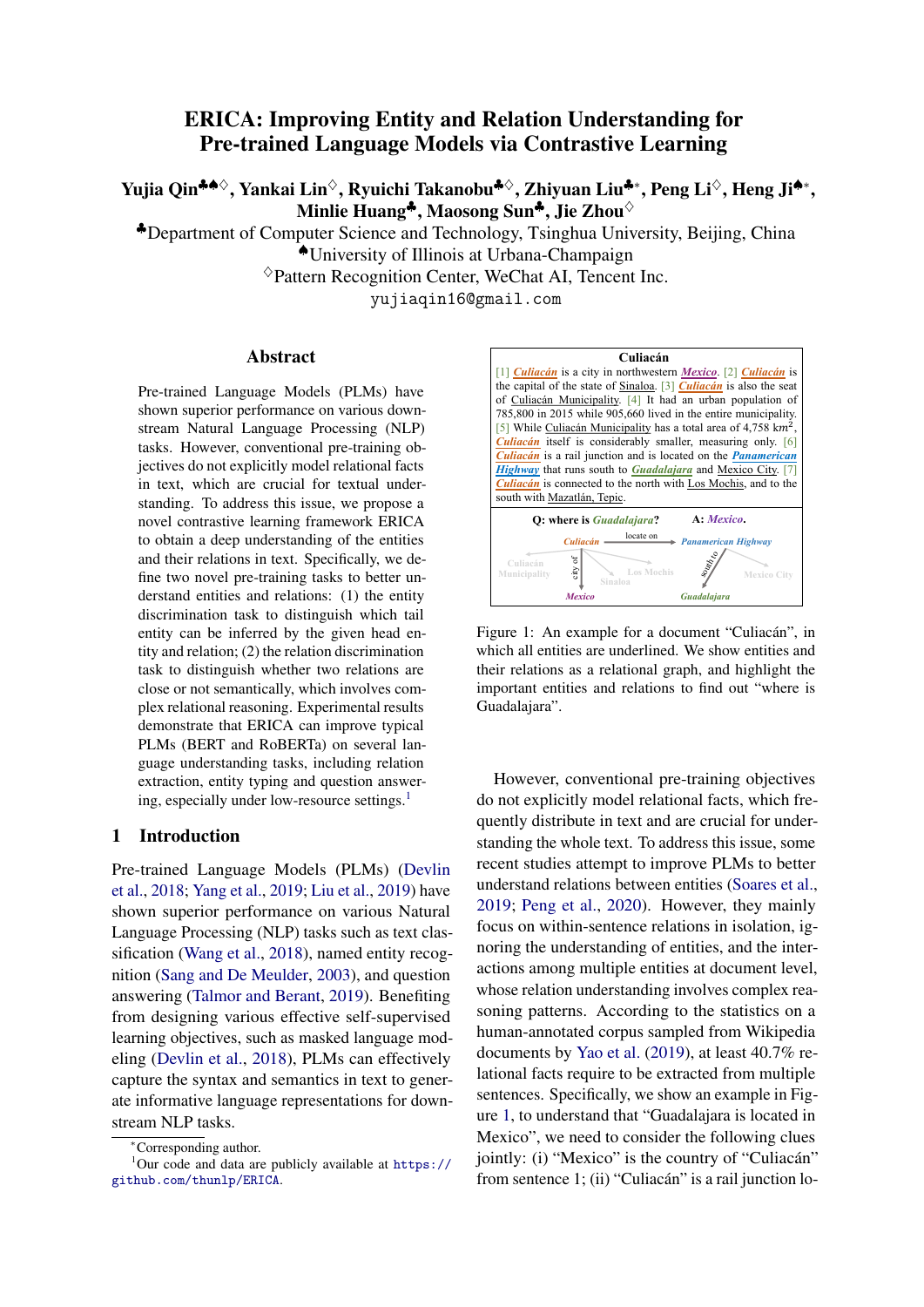- <span id="page-10-0"></span>Yinhan Liu, Myle Ott, Naman Goyal, Jingfei Du, Mandar Joshi, Danqi Chen, Omer Levy, Mike Lewis, Luke Zettlemoyer, and Veselin Stoyanov. 2019. [RoBERTa: A robustly optimized BERT pretraining](http://arxiv.org/abs/1907.11692) [approach.](http://arxiv.org/abs/1907.11692) *CoRR*, abs/1907.11692.
- <span id="page-10-14"></span>Ilya Loshchilov and Frank Hutter. 2017. [Decoupled](https://arxiv.org/pdf/1711.05101.pdf) [weight decay regularization.](https://arxiv.org/pdf/1711.05101.pdf) In *Proceedings of 7th International Conference on Learning Representations, ICLR 2019*.
- <span id="page-10-13"></span>Michael McCloskey and Neal J Cohen. 1989. [Catas](https://www.sciencedirect.com/science/article/pii/S0079742108605368)[trophic interference in connectionist networks: the](https://www.sciencedirect.com/science/article/pii/S0079742108605368) [sequential learning problem.](https://www.sciencedirect.com/science/article/pii/S0079742108605368) In *Psychology of learning and motivation*, volume 24, pages 109–165. Elsevier.
- <span id="page-10-5"></span>Hao Peng, Tianyu Gao, Xu Han, Yankai Lin, Peng Li, Zhiyuan Liu, Maosong Sun, and Jie Zhou. 2020. [Learning from context or names? an empirical study](https://www.aclweb.org/anthology/2020.emnlp-main.298) [on neural relation extraction.](https://www.aclweb.org/anthology/2020.emnlp-main.298) In *Proceedings of the 2020 Conference on Empirical Methods in Natural Language Processing (EMNLP)*, pages 3661–3672, Online. Association for Computational Linguistics.
- <span id="page-10-11"></span>Matthew E Peters, Mark Neumann, Robert L Logan IV, Roy Schwartz, Vidur Joshi, Sameer Singh, and Noah A Smith. 2019. [Knowledge enhanced con](https://www.aclweb.org/anthology/D19-1005)[textual word representations.](https://www.aclweb.org/anthology/D19-1005) In *Proceedings of the 2019 Conference on Empirical Methods in Natural Language Processing and the 9th International Joint Conference on Natural Language Processing (EMNLP-IJCNLP)*. Association for Computational Linguistics.
- <span id="page-10-6"></span>Alec Radford, Karthik Narasimhan, Tim Salimans, and Ilya Sutskever. 2018. [Improving language under](https://www.cs.ubc.ca/~amuham01/LING530/papers/radford2018improving.pdf)[standing by generative pre-training.](https://www.cs.ubc.ca/~amuham01/LING530/papers/radford2018improving.pdf)
- <span id="page-10-9"></span>Colin Raffel, Noam Shazeer, Adam Roberts, Katherine Lee, Sharan Narang, Michael Matena, Yanqi Zhou, Wei Li, and Peter J Liu. 2020. [Exploring the limits](https://arxiv.org/pdf/1910.10683.pdf) [of transfer learning with a unified text-to-text trans](https://arxiv.org/pdf/1910.10683.pdf)[former.](https://arxiv.org/pdf/1910.10683.pdf) *Journal of Machine Learning Research*, 21:1–67.
- <span id="page-10-17"></span>Pranav Rajpurkar, Jian Zhang, Konstantin Lopyrev, and Percy Liang. 2016. [SQuAD: 100,000+ questions for](https://doi.org/10.18653/v1/D16-1264) [machine comprehension of text.](https://doi.org/10.18653/v1/D16-1264) In *Proceedings of the 2016 Conference on Empirical Methods in Natural Language Processing*, pages 2383–2392, Austin, Texas. Association for Computational Linguistics.
- <span id="page-10-18"></span>Dan Roth and Wen-tau Yih. 2004. [A linear program](https://www.aclweb.org/anthology/W04-2401)[ming formulation for global inference in natural lan](https://www.aclweb.org/anthology/W04-2401)[guage tasks.](https://www.aclweb.org/anthology/W04-2401) In *Proceedings of the Eighth Conference on Computational Natural Language Learning (CoNLL-2004) at HLT-NAACL 2004*, pages 1–8, Boston, Massachusetts, USA. Association for Computational Linguistics.
- <span id="page-10-2"></span>Erik F Sang and Fien De Meulder. 2003. [Intro](https://www.aclweb.org/anthology/W03-0419)[duction to the conll-2003 shared task: Language](https://www.aclweb.org/anthology/W03-0419)[independent named entity recognition.](https://www.aclweb.org/anthology/W03-0419) In *Proceedings of the Seventh Conference on Natural Language Learning at HLT-NAACL 2003*.
- <span id="page-10-16"></span>Minjoon Seo, Aniruddha Kembhavi, Ali Farhadi, and Hannaneh Hajishirzi. 2016. [Bidirectional attention](https://openreview.net/forum?id=HJ0UKP9ge) [flow for machine comprehension.](https://openreview.net/forum?id=HJ0UKP9ge) In *Proceedings of 5th International Conference on Learning Representations, ICLR 2017, Toulon, France, April 24, 2017, Con- ference Track Proceedings*.
- <span id="page-10-4"></span>Livio Baldini Soares, Nicholas FitzGerald, Jeffrey Ling, and Tom Kwiatkowski. 2019. [Matching the](https://www.aclweb.org/anthology/P19-1279/) [blanks: Distributional similarity for relation learn](https://www.aclweb.org/anthology/P19-1279/)[ing.](https://www.aclweb.org/anthology/P19-1279/) In *Proceedings of the 57th Annual Meeting of the Association for Computational Linguistics*, pages 2895–2905. Association for Computational Linguistics.
- <span id="page-10-8"></span>Kaitao Song, Xu Tan, Tao Qin, Jianfeng Lu, and Tie-Yan Liu. 2019. [Mass: Masked sequence to sequence](https://arxiv.org/pdf/1905.02450.pdf) [pre-training for language generation.](https://arxiv.org/pdf/1905.02450.pdf) In *Proceedings of International Conference on Machine Learning*, pages 5926–5936. PMLR.
- <span id="page-10-10"></span>Tianxiang Sun, Yunfan Shao, Xipeng Qiu, Qipeng Guo, Yaru Hu, Xuanjing Huang, and Zheng Zhang. 2020. [CoLAKE: Contextualized language and knowledge](https://doi.org/10.18653/v1/2020.coling-main.327) [embedding.](https://doi.org/10.18653/v1/2020.coling-main.327) In *Proceedings of the 28th International Conference on Computational Linguistics*, pages 3660–3670, Barcelona, Spain (Online). International Committee on Computational Linguistics.
- <span id="page-10-12"></span>Yu Sun, Shuohuan Wang, Yukun Li, Shikun Feng, Xuyi Chen, Han Zhang, Xin Tian, Danxiang Zhu, Hao Tian, and Hua Wu. 2019. [Ernie: Enhanced rep](https://arxiv.org/pdf/1904.09223.pdf)[resentation through knowledge integration.](https://arxiv.org/pdf/1904.09223.pdf) *arXiv preprint arXiv:1904.09223*.
- <span id="page-10-3"></span>Alon Talmor and Jonathan Berant. 2019. [MultiQA: An](https://www.aclweb.org/anthology/P19-1485) [empirical investigation of generalization and trans](https://www.aclweb.org/anthology/P19-1485)[fer in reading comprehension.](https://www.aclweb.org/anthology/P19-1485) In *Proceedings of the 57th Annual Meeting of the Association for Computational Linguistics*, pages 4911–4921. Association for Computational Linguistics.
- <span id="page-10-15"></span>Hengzhu Tang, Yanan Cao, Zhenyu Zhang, Jiangxia Cao, Fang Fang, Shi Wang, and Pengfei Yin. 2020. [Hin: Hierarchical inference network for document](https://doi.org/10.1007/978-3-030-47426-3_16)[level relation extraction.](https://doi.org/10.1007/978-3-030-47426-3_16) In *Advances in Knowledge Discovery and Data Mining-24th Pacific-Asia Conference, PAKDD 2020, Singapore, May 11, 2020, Proceedings, Part I, volume 12084 of Lecture Notes in Computer Science*, pages 197–209. Springer.
- <span id="page-10-7"></span>Ashish Vaswani, Noam Shazeer, Niki Parmar, Jakob Uszkoreit, Llion Jones, Aidan N Gomez, Łukasz Kaiser, and Illia Polosukhin. 2017. [Attention is all](https://proceedings.neurips.cc/paper/2017/hash/3f5ee243547dee91fbd053c1c4a845aa-Abstract.html) [you need.](https://proceedings.neurips.cc/paper/2017/hash/3f5ee243547dee91fbd053c1c4a845aa-Abstract.html) In *Advances in Neural Information Processing Systems 30: Annual Conference on Neural Information Processing Systems 2017, 4 December 2017, Long Beach, CA, USA*, pages 5998–6008.
- <span id="page-10-1"></span>Alex Wang, Amanpreet Singh, Julian Michael, Felix Hill, Omer Levy, and Samuel R Bowman. 2018. [GLUE: A multi-task benchmark and analysis plat](https://aclweb.org/anthology/W18-5446)[form for natural language understanding.](https://aclweb.org/anthology/W18-5446) In *Proceedings of the 2018 EMNLP Workshop BlackboxNLP: Analyzing and Interpreting Neural Net-*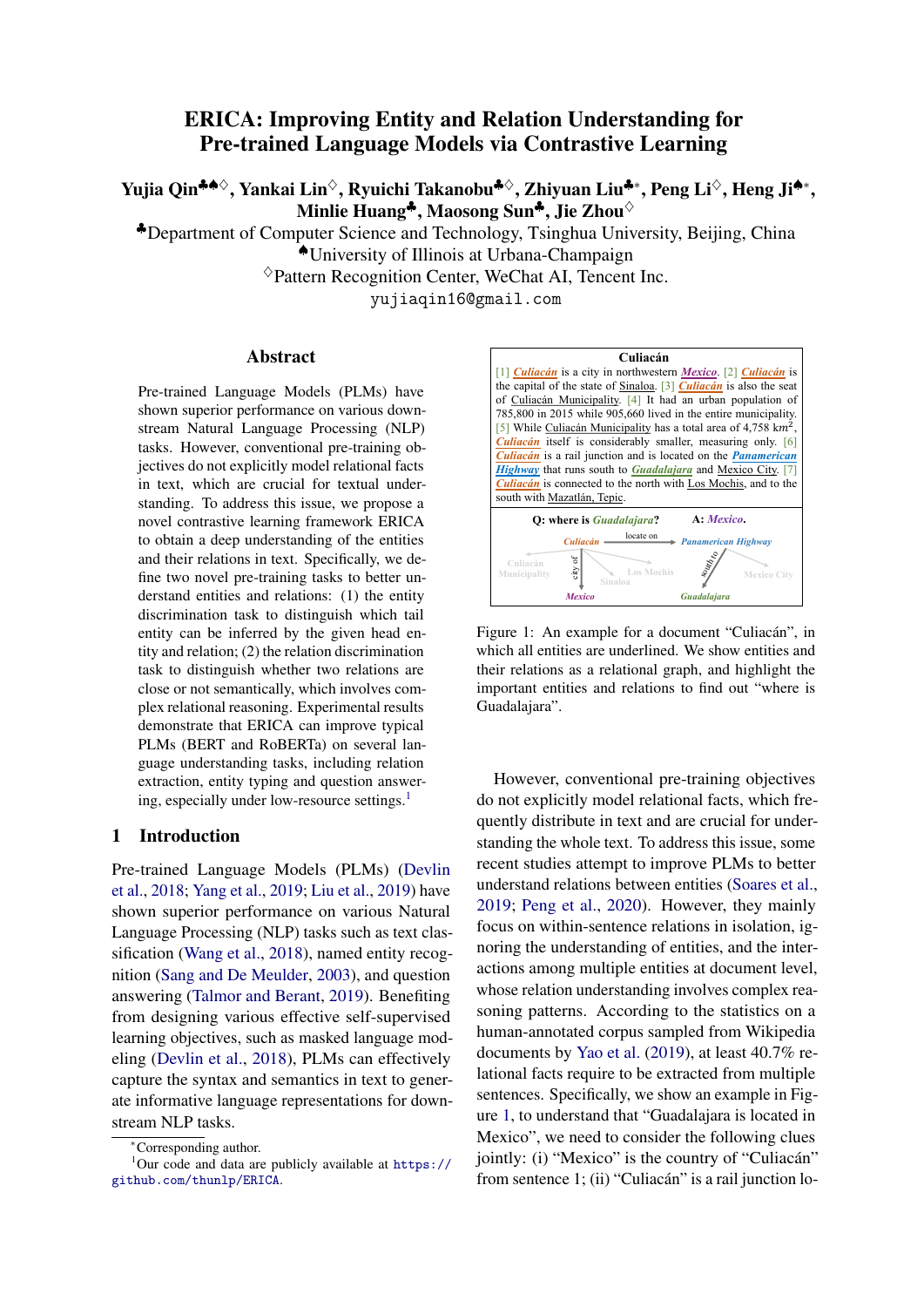*works for NLP1*. Association for Computational Linguistics.

- <span id="page-11-6"></span>Ruize Wang, Duyu Tang, Nan Duan, Zhongyu Wei, Xuanjing Huang, Cuihong Cao, Daxin Jiang, Ming Zhou, et al. 2020. [K-adapter: Infusing knowl](https://arxiv.org/pdf/2002.01808.pdf)[edge into pre-trained models with adapters.](https://arxiv.org/pdf/2002.01808.pdf) *arXiv preprint arXiv:2002.01808*.
- <span id="page-11-3"></span>Xiaozhi Wang, Tianyu Gao, Zhaocheng Zhu, Zhiyuan Liu, Juanzi Li, and Jian Tang. 2019. [KEPLER: A](https://arxiv.org/pdf/1911.06136.pdf) [unified model for knowledge embedding and pre](https://arxiv.org/pdf/1911.06136.pdf)[trained language representation.](https://arxiv.org/pdf/1911.06136.pdf) *Transactions of the Association for Computational Linguistics*.
- <span id="page-11-11"></span>Dirk Weissenborn, Georg Wiese, and Laura Seiffe. 2017. [Making neural QA as simple as possible](https://www.aclweb.org/anthology/K17-1028) [but not simpler.](https://www.aclweb.org/anthology/K17-1028) In *Proceedings of the 21st Conference on Computational Natural Language Learning (CoNLL 2017)*, pages 271–280. Association for Computational Linguistics.
- <span id="page-11-10"></span>Johannes Welbl, Pontus Stenetorp, and Sebastian Riedel. 2018. [Constructing datasets for multi-hop](https://www.aclweb.org/anthology/Q18-1021) [reading comprehension across documents.](https://www.aclweb.org/anthology/Q18-1021) *Transactions of the Association for Computational Linguistics*, 6:287–302.
- <span id="page-11-2"></span>Wenhan Xiong, Jingfei Du, William Yang Wang, and Veselin Stoyanov. 2019. [Pretrained encyclopedia:](https://openreview.net/pdf?id=BJlzm64tDH) [Weakly supervised knowledge-pretrained language](https://openreview.net/pdf?id=BJlzm64tDH) [model.](https://openreview.net/pdf?id=BJlzm64tDH) In *Proceedings of 8th International Conference on Learning Representations, ICLR 2020, Virtual Conference, April 26, 2020, Conference Track Proceedings.*
- <span id="page-11-4"></span>Ikuya Yamada, Akari Asai, Hiroyuki Shindo, Hideaki Takeda, and Yuji Matsumoto. 2020. [LUKE: Deep](https://www.aclweb.org/anthology/2020.emnlp-main.523) [contextualized entity representations with entity](https://www.aclweb.org/anthology/2020.emnlp-main.523)[aware self-attention.](https://www.aclweb.org/anthology/2020.emnlp-main.523) In *Proceedings of the 2020 Conference on Empirical Methods in Natural Language Processing (EMNLP)*. Association for Computational Linguistics.
- <span id="page-11-0"></span>Zhilin Yang, Zihang Dai, Yiming Yang, Jaime Carbonell, Russ R Salakhutdinov, and Quoc V Le. 2019. [XLNet: Generalized autoregressive pretraining for](https://proceedings.neurips.cc/paper/2019/hash/dc6a7e655d7e5840e66733e9ee67cc69-Abstract.html) [language understanding.](https://proceedings.neurips.cc/paper/2019/hash/dc6a7e655d7e5840e66733e9ee67cc69-Abstract.html) In *Advances in Neural Information Processing Systems 32: Annual Conference on Neural Information Processing Systems 2019, NeurIPS 2019, 8-14 December 2019, Vancouver, BC, Canada*.
- <span id="page-11-1"></span>Yuan Yao, Deming Ye, Peng Li, Xu Han, Yankai Lin, Zhenghao Liu, Zhiyuan Liu, Lixin Huang, Jie Zhou, and Maosong Sun. 2019. [DocRED: A large-scale](https://www.aclweb.org/anthology/P19-1074) [document-level relation extraction dataset.](https://www.aclweb.org/anthology/P19-1074) In *Proceedings of the 57th Conference of the Association for Computational Linguistics, ACL 2019, Florence, Italy, July 28- August 2, 2019, Volume 1: Long Papers*, pages 764–777.
- <span id="page-11-7"></span>Deming Ye, Yankai Lin, Jiaju Du, Zhenghao Liu, Maosong Sun, and Zhiyuan Liu. 2020. [Coreferen](https://www.aclweb.org/anthology/2020.emnlp-main.582)[tial reasoning learning for language representation.](https://www.aclweb.org/anthology/2020.emnlp-main.582)

In *Proceedings of the 2020 Conference on Empirical Methods in Natural Language Processing (EMNLP)*, pages 7170–7186. Association for Computational Linguistics.

- <span id="page-11-8"></span>Daojian Zeng, Kang Liu, Siwei Lai, Guangyou Zhou, and Jun Zhao. 2014. [Relation classification via con](https://www.aclweb.org/anthology/C14-1220)[volutional deep neural network.](https://www.aclweb.org/anthology/C14-1220) In *Proceedings of COLING 2014, the 25th International Conference on Computational Linguistics: Technical Papers*, pages 2335–2344. Dublin City University and Association for Computational Linguistics.
- <span id="page-11-9"></span>Yuhao Zhang, Victor Zhong, Danqi Chen, Gabor Angeli, and Christopher D Manning. 2017. [Position](https://www.aclweb.org/anthology/D17-1004)[aware attention and supervised data improve slot fill](https://www.aclweb.org/anthology/D17-1004)[ing.](https://www.aclweb.org/anthology/D17-1004) In *Proceedings of the 2017 Conference on Empirical Methods in Natural Language Processing*, pages 35–45. Association for Computational Linguistics.
- <span id="page-11-5"></span>Zhengyan Zhang, Xu Han, Zhiyuan Liu, Xin Jiang, Maosong Sun, and Qun Liu. 2019. [ERNIE: En](https://www.aclweb.org/anthology/P19-1139)[hanced language representation with informative en](https://www.aclweb.org/anthology/P19-1139)[tities.](https://www.aclweb.org/anthology/P19-1139) In *Proceedings of the 57th Annual Meeting of the Association for Computational Linguistics*, pages 1441–1451. Association for Computational Linguistics.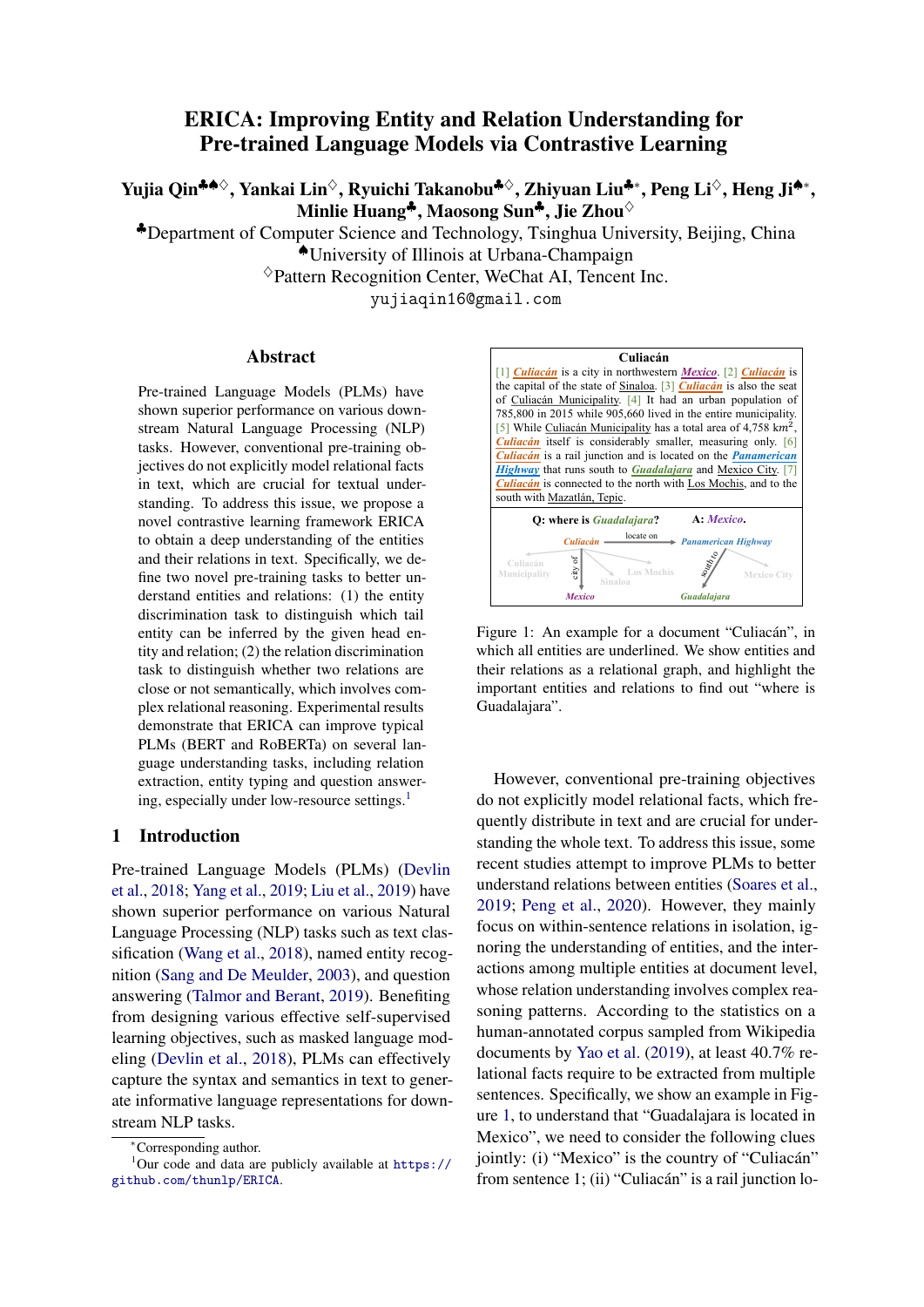### Appendices

# A Training Details for Downstream Tasks

In this section, we introduce the training details for downstream tasks (relation extraction, entity typing and question answering). We implement all models based on Huggingface transformers<sup>[14](#page-12-0)</sup>.

### A.1 Relation Extraction

Document-level Relation Extraction For document-level relation extraction, we did experiments on DocRED [\(Yao et al.,](#page-11-1) [2019\)](#page-11-1). We modify the official code<sup>[15](#page-12-1)</sup> for implementation. For experiments on three partitions of the original training set  $(1\%, 10\% \text{ and } 100\%)$ , we adopt batch size of 10, 32, 32 and training epochs of 400, 400, 200, respectively. We choose Adam optimizer [\(Kingma and Ba,](#page-9-15) [2014\)](#page-9-15) as the optimizer and the learning rate is set to  $4 \times 10^{-5}$ . We evaluate on dev set every 20/20/5 epochs and then test the best checkpoint on test set on the official evaluation server<sup>[16](#page-12-2)</sup>.

Sentence-level Relation Extraction For sentence-level relation extraction, we did experiments on TACRED [\(Zhang et al.,](#page-11-9) [2017\)](#page-11-9) and SemEval-2010 Task 8 [\(Hendrickx et al.,](#page-9-8) [2019\)](#page-9-8) based on the implementation of [Peng et al.](#page-10-5)  $(2020)^{17}$  $(2020)^{17}$  $(2020)^{17}$  $(2020)^{17}$ . We did experiments on three partitions (1%, 10% and 100%) of the original training set. The relation representation for each entity pair is obtained in the same way as in pre-training phase. Other settings are kept the same as [Peng et al.](#page-10-5) [\(2020\)](#page-10-5) for fair comparison.

# A.2 Entity Tying

For entity typing, we choose FIGER [\(Ling et al.,](#page-9-9) [2015\)](#page-9-9), whose training set is labeled with distant supervision. We modify the implementation of ERNIE [\(Zhang et al.,](#page-11-5)  $2019$ <sup>[18](#page-12-4)</sup>. In fine-tuning phrase, we encode the entities in the same way as in pre-training phase. We set the learning rate to  $3 \times 10^{-5}$  and batch size to 256, and fine-tune the

models for three epochs, other hyper-parameters are kept the same as ERNIE.

#### A.3 Question Answering

Multi-choice QA For multi-choice question answering, we choose WikiHop [\(Welbl et al.,](#page-11-10) [2018\)](#page-11-10). Since the standard setting of WikiHop does not provide the index for each candidate, we then find them by exactly matching them in the documents. We did experiments on three partitions of the original training data (1%, 10% and 100%). We set the batch size to 8 and learning rate to  $5 \times 10^{-5}$ , and train for two epochs.

Extractive QA For extractive question answering, we adopt MRQA [\(Fisch et al.,](#page-9-13) [2019\)](#page-9-13) as the testbed and choose three datasets: SQuAD [\(Ra](#page-10-17)[jpurkar et al.,](#page-10-17) [2016\)](#page-10-17), TriviaQA [\(Joshi et al.,](#page-9-11) [2017\)](#page-9-11) and NaturalQA [\(Kwiatkowski et al.,](#page-9-12) [2019\)](#page-9-12). We adopt Adam as the optimizer, set the learning rate to  $3 \times 10^{-5}$  and train for two epochs. In the main paper, we report results on two splits (10% and 100%) and results on 1% are listed in Table [11.](#page-13-0)

### B Generalized Language Understanding (GLUE)

The General Language Understanding Evaluation (GLUE) benchmark [\(Wang et al.,](#page-10-1) [2018\)](#page-10-1) provides several natural language understanding tasks, which is often used to evaluate PLMs. To test whether  $\mathcal{L}_{ED}$  and  $\mathcal{L}_{RD}$  impair the PLMs' performance on these tasks, we compare BERT, ERICABERT, ROBERTa and ERICAROBERTa. We follow the widely used setting and use the [CLS] token as representation for the whole sentence or sentence pair for classification or regression. Table [9](#page-13-1) shows the results on dev sets of GLUE Benchmark. It can be observed that both  $ERICA_{BERT}$  and ERICARoBERTa achieve comparable performance than the original model, which suggests that jointly training  $\mathcal{L}_{ED}$  and  $\mathcal{L}_{RD}$  with  $\mathcal{L}_{MLM}$  does not hurt PLMs' general ability of language understanding.

### C Full results of ablation study

Full results of ablation study (DocRED, WikiHop and FIGER) are listed in Table [10.](#page-13-2)

# D Joint Named Entity Recognition and Relation Extraction

Joint Named Entity Recognition (NER) and Relation Extraction (RE) aims at identifying entities in text and the relations between them. We

<span id="page-12-0"></span><sup>14</sup>[https://github.com/huggingface/](https://github.com/huggingface/transformers) [transformers](https://github.com/huggingface/transformers)

<span id="page-12-2"></span><span id="page-12-1"></span><sup>15</sup><https://github.com/thunlp/DocRED> <sup>16</sup>[https://competitions.codalab.org/](https://competitions.codalab.org/competitions/20717)

[competitions/20717](https://competitions.codalab.org/competitions/20717)

<span id="page-12-3"></span>

<sup>17</sup>[https://github.com/thunlp/](https://github.com/thunlp/RE-Context-or-Names) [RE-Context-or-Names](https://github.com/thunlp/RE-Context-or-Names)

<span id="page-12-4"></span><sup>18</sup><https://github.com/thunlp/ERNIE>